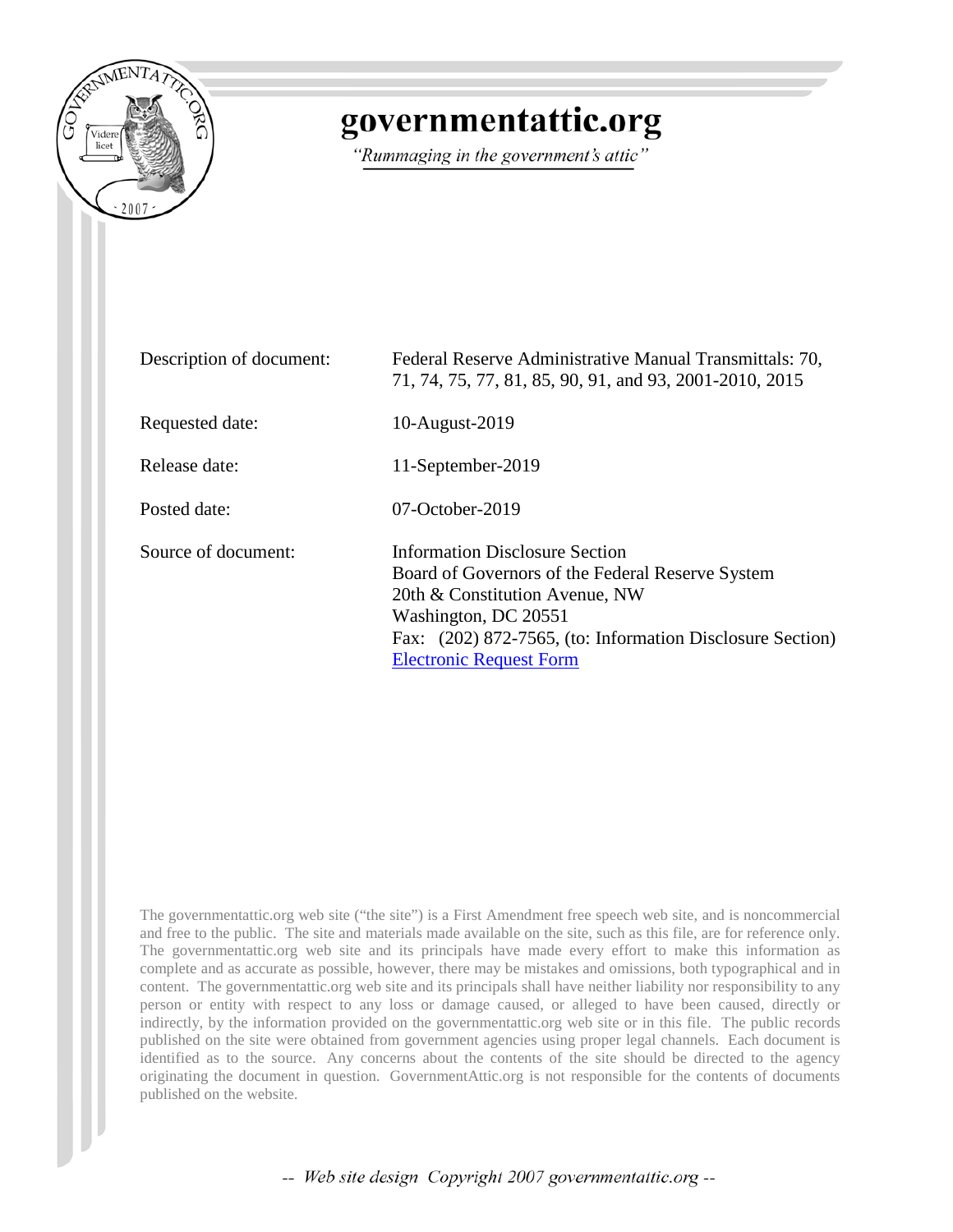

ADDRESS OFFICIAL CORRESPONDENCE<br>TO THE BOARD

September 11, 2019

*Re: Freedom of Information Act Request No. F-2019-00243* 

This is in response to your e-mail dated and received by the Board's Information Disclosure Section on August 10, 2019. Pursuant to the Freedom of Information Act ("FOIA"), 5 U.S.C. § 552, you seek "the following Federal Reserve Administrative Manual Transmittals: 93, 91 , 90, 85, 81 , 77, 75, 74, 72, 71, and 70."

Staff searched Board records and located documents responsive to your request. The Board's Information Disclosure Section will provide you with a copy of the documents being made available to you under separate cover.<sup>1</sup> Your request for information, therefore, is granted in full.

Very truly yours,

Michele Taylor Fennell Assistant Secretary of the Board

<sup>&</sup>lt;sup>1</sup> If you have any questions regarding the processing of your request, you may contact the Board's FOIA Public Liaison, Ms. Candace Ambrose, at 202-452-3684 for assistance.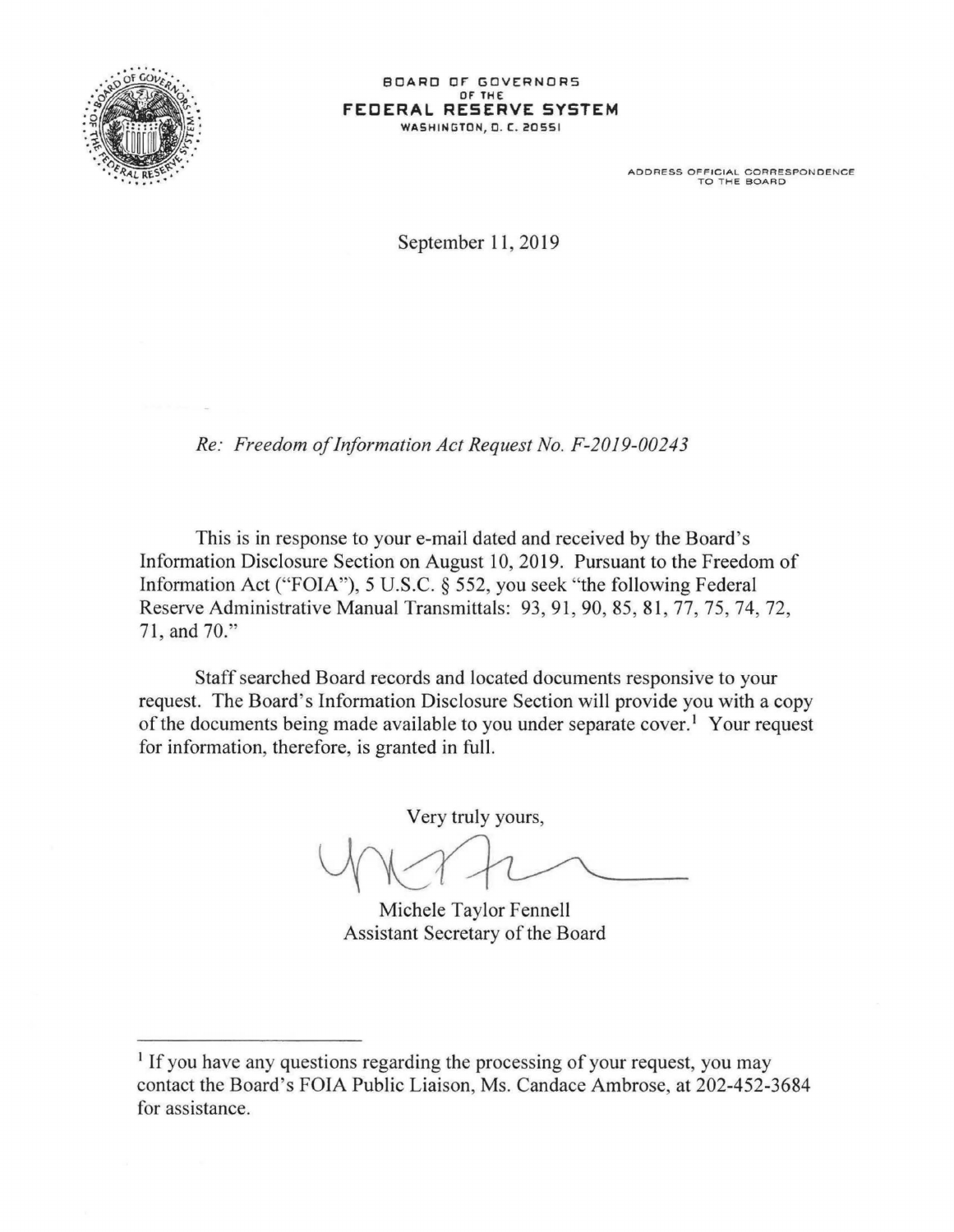

## **Transmittal 70 October 2001**

### Nature of Changes

Personnel

The Board revised its policy on Reserve Bank relocation benefits and approved a model program that will be administered by a national relocation-service provider for Reserve Banks that choose to use it (S-2604 at 2-050). The Board revised its policy on the mandatory retirement age, which generally requires presidents and first vice presidents to retire at age 65. Previously, the only exception to the policy was that a president or first vice president initially appointed after age 55 could, at the discretion of the board of directors, be permitted to serve until attaining ten years in office or age 70, whichever came first. The Board approved an additional exception to allow for service beyond the mandatory retirement age in unusual circumstances in order to meet Reserve Bank needs (S-2605 at 2-071).

#### Financial Services

The Board revised its policy on Reserve Bank collection functions to allow for one three-year extension of a contract with a correspondent institution for collection of foreign items (S-2603 at 3-016.2 ).

This FedWeb page is available to Federal Reserve System staff. To report site errors or technical problems, email Federal-Reserve-Administrative-Manual@frb.gov. To update policies on FRAM, see the guidelines.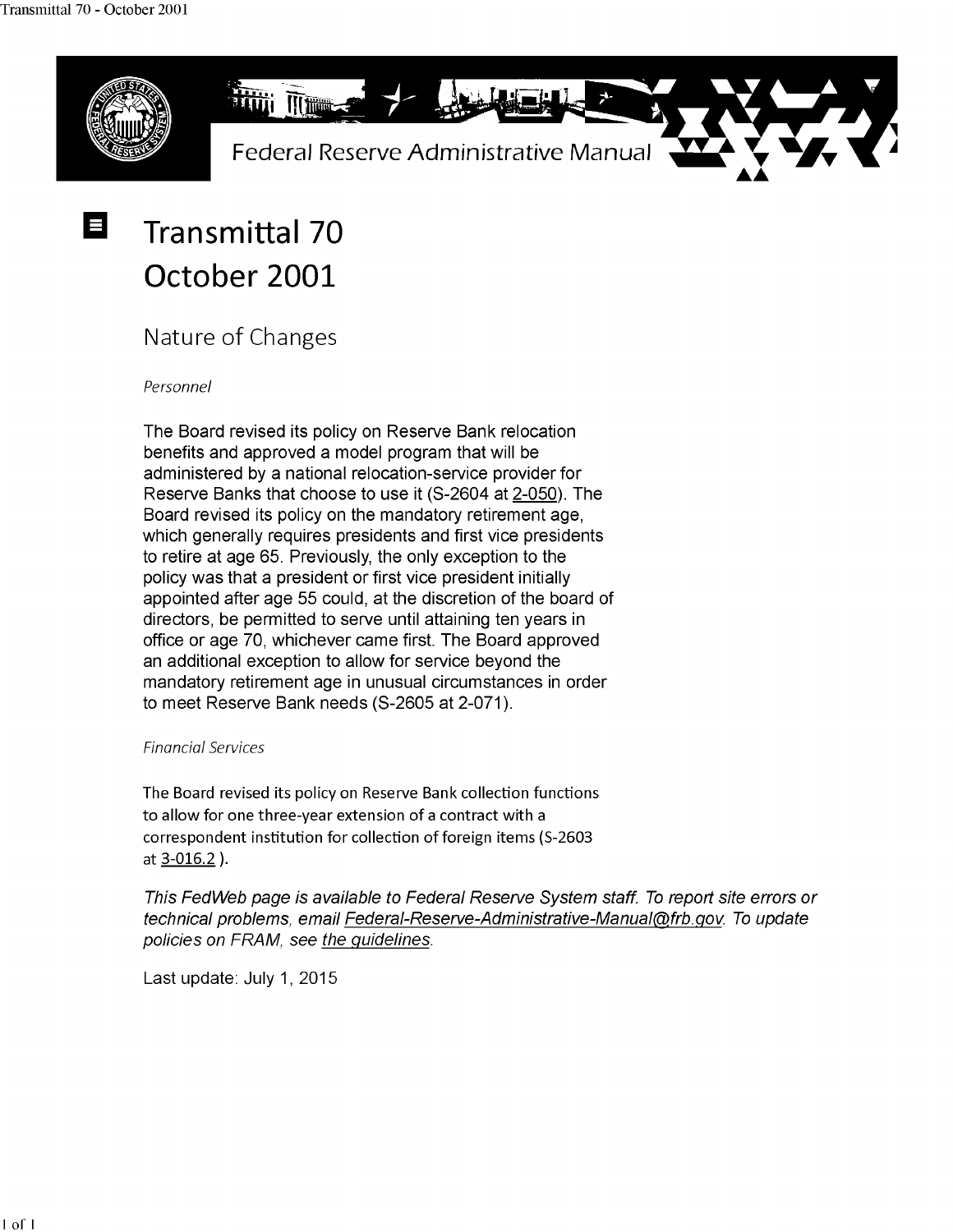E



### **Transmittal 71 January 2002**

Nature of Changes

*Introduction* 

The introduction was revised to reflect changes in the Board's organization and functions.

*Administration and Support* 

The annotations at 1-081, 1-082, and 1-083 were corrected to reflect the current ceiling on authorized fees to outside counsel.

This FedWeb page is available to Federal Reserve System staff. To report site errors or technical problems, email Federal-Reserve-Administrative-Manual@frb.gov. To update policies on FRAM, see the guidelines.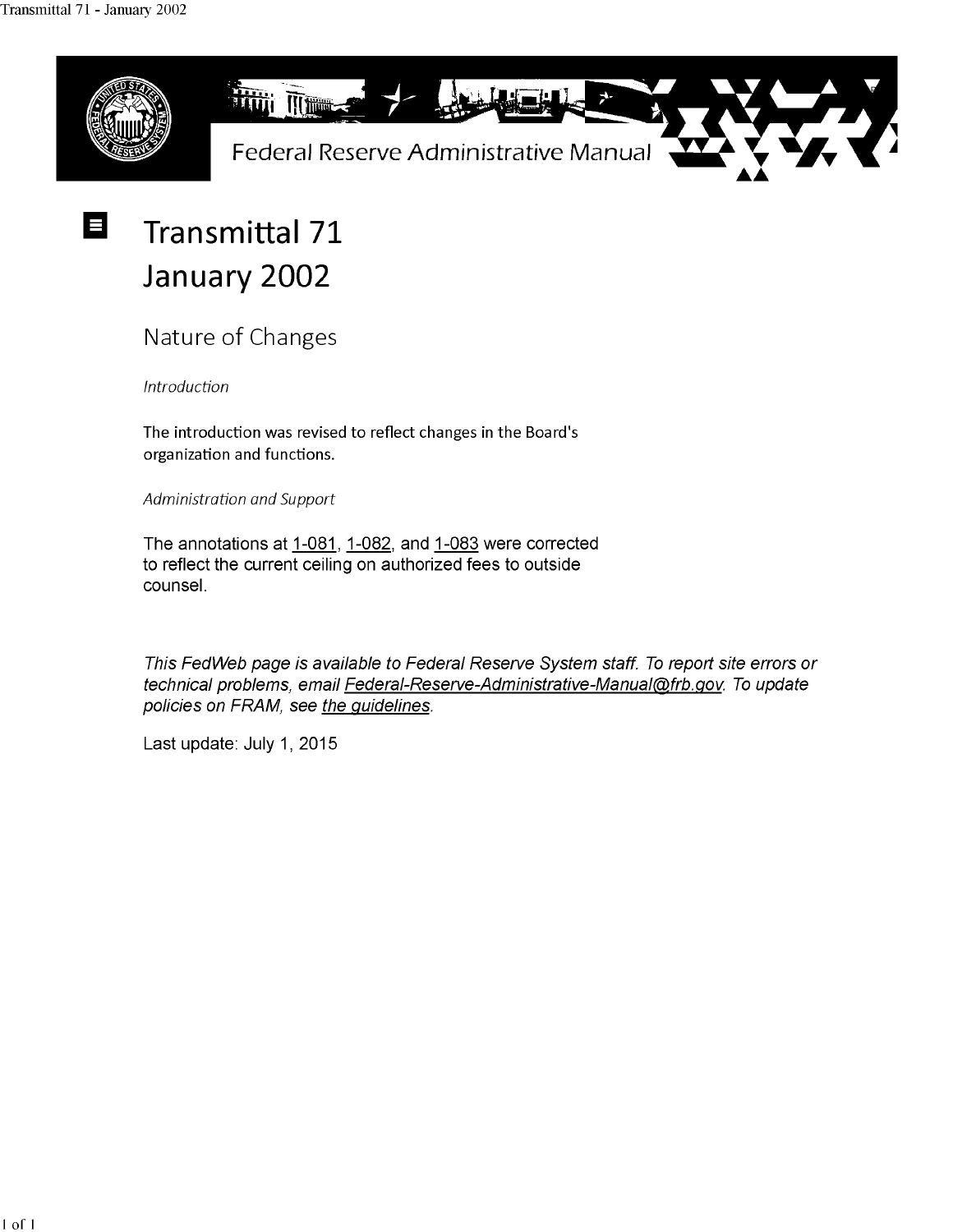

# **Transmittal 72 July 2002**

Nature of Changes

*Administration and Support* 

The Board adopted a policy statement (S-2607 at 1-008) that codifies the Federal Reserve System's long-standing requirement that the external auditor maintain independence from the Reserve Banks and requires the Reserve Banks to safeguard the independence of the external auditor. The policy includes the following safeguards:

- A Reserve Bank must obtain the concurrence of the director of the Division of Reserve Bank Operations and Payment Systems (the director) before engaging the external auditor to perform services.
- A Reserve Bank may not employ in a management position any individual who had been a member of the external audit team during the preceding year unless it has first obtained a waiver from the director.
- A Reserve Bank must disclose services provided by the external auditor in its annual report and must report information regarding those services annually to the director.

Reserve Bank boards of directors share responsibility with the Board of Governors and Reserve Bank management to ensure that the independence of the external auditor is not diminished in fact or appearance. The Board encourages board-of-director attention to this matter.

The Board revised its policies and guidelines regarding Federal Reserve Bank discretionary expenditures (S-2606 at 1-017). Substantive changes to the policy include the following:

• *Board of directors' responsibilities.* The policy permits a Bank's board of directors to delegate to senior management responsibility for maintaining and administering discretionary-expenditures policies, including the approval of periodic procedural changes. In addition, the policy allows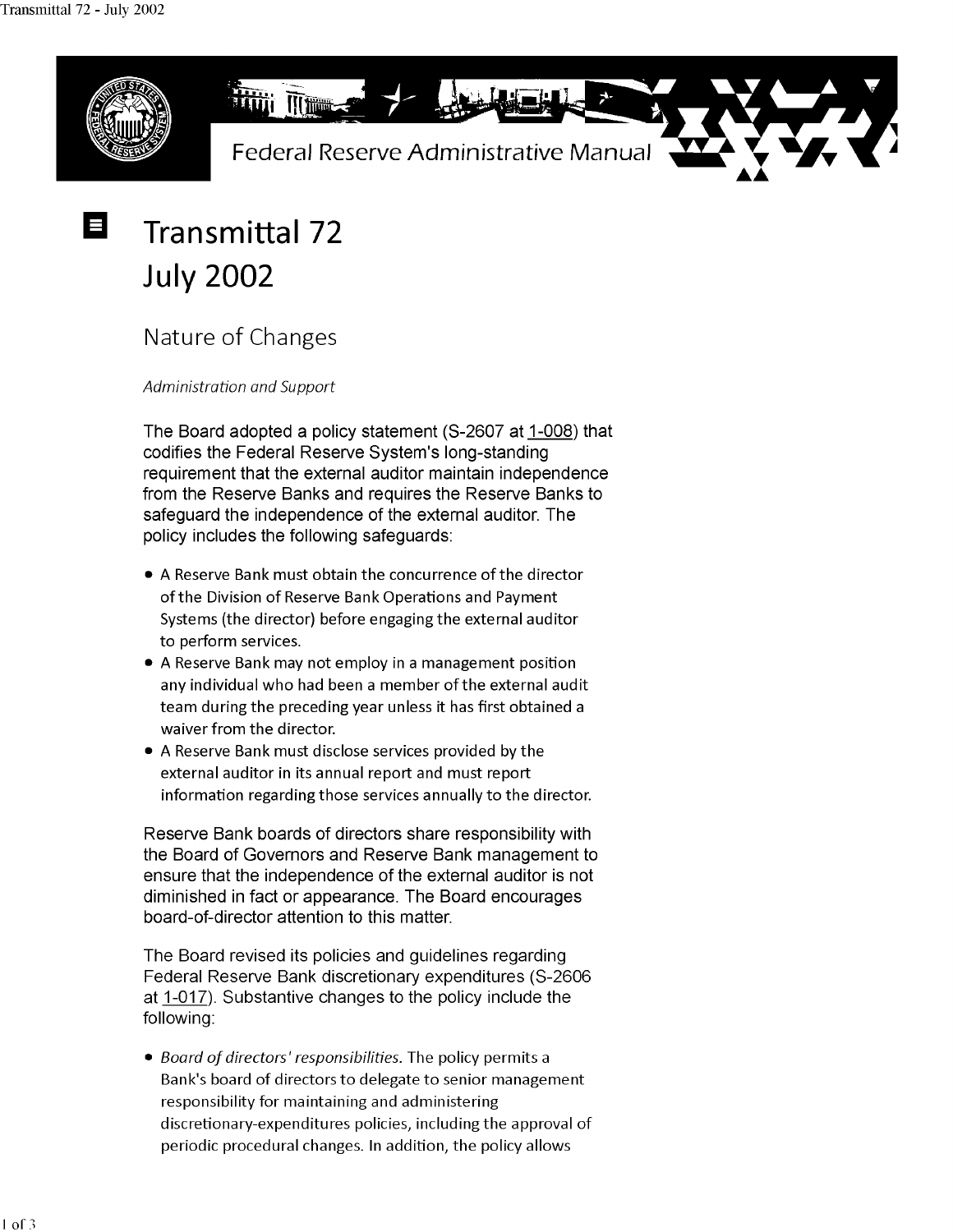senior management to review and approve memberships, a responsibility previously assigned to directors.

- *Employee relations.* The policy provides clearer guidance concerning activities funded through a Bank's employees' club versus those funded directly by the Bank. The policy includes examples of activities that generally should be funded by an employees' club. In addition, for Banks that choose to directly fund such activities, the policy explicitly requires employees to fund at least 50 percent of the cost of each activity (consistent with funding arrangements required for employees' clubs).
- *Employee and director relations.* The policy specifically addresses requirements for handling memorial tributes upon the death of an employee or retiree. The new policy states that such tributes are acceptable for employees and retirees and requires the Bank to establish guidelines that include dollar limitations for these expenses. Consistent with the policy on direct financial donations, Bank-funded donations to charitable causes in lieu of other memorial tributes are unacceptable.
- *Financial and nonfinancial donations.* The policy includes provisions addressing the propriety of donating Bank property, such as office equipment or furniture, to not-forprofit organizations. Such donations are acceptable, provided the item to be donated is fully depreciated with minimal salvage value or is considered obsolete.
- *Travel policies.* The revised policy is somewhat less restrictive concerning travel reimbursements from a sponsoring organization. The policy now states that reimbursement should be made to the Reserve Bank "whenever possible" and that Banks should document senior management's or the financial control officer's review of permissible exceptions.

In addition to incorporating these changes in each Bank's policies, the Board's new policy requires Reserve Banks to develop guidelines for handling several issues, primarily related to meals, meetings, and travel. The Banks should carefully review this policy to ensure that their policies and guidelines appropriately address the Board's requirements.

#### *Personnel*

The Board has approved amendments to its policy governing the administration of Reserve Bank officers' salaries (S-2608 at 2-006). The amendments authorize the chair of the Board's Committee on Federal Reserve Bank Affairs to approve, in certain limited situations, an adjustment to an officer's salary that exceeds the maximum for the officer's relevant grade or that exceeds that of the Reserve Bank's president.

This FedWeb page is available to Federal Reserve System staff. To reporl site errors or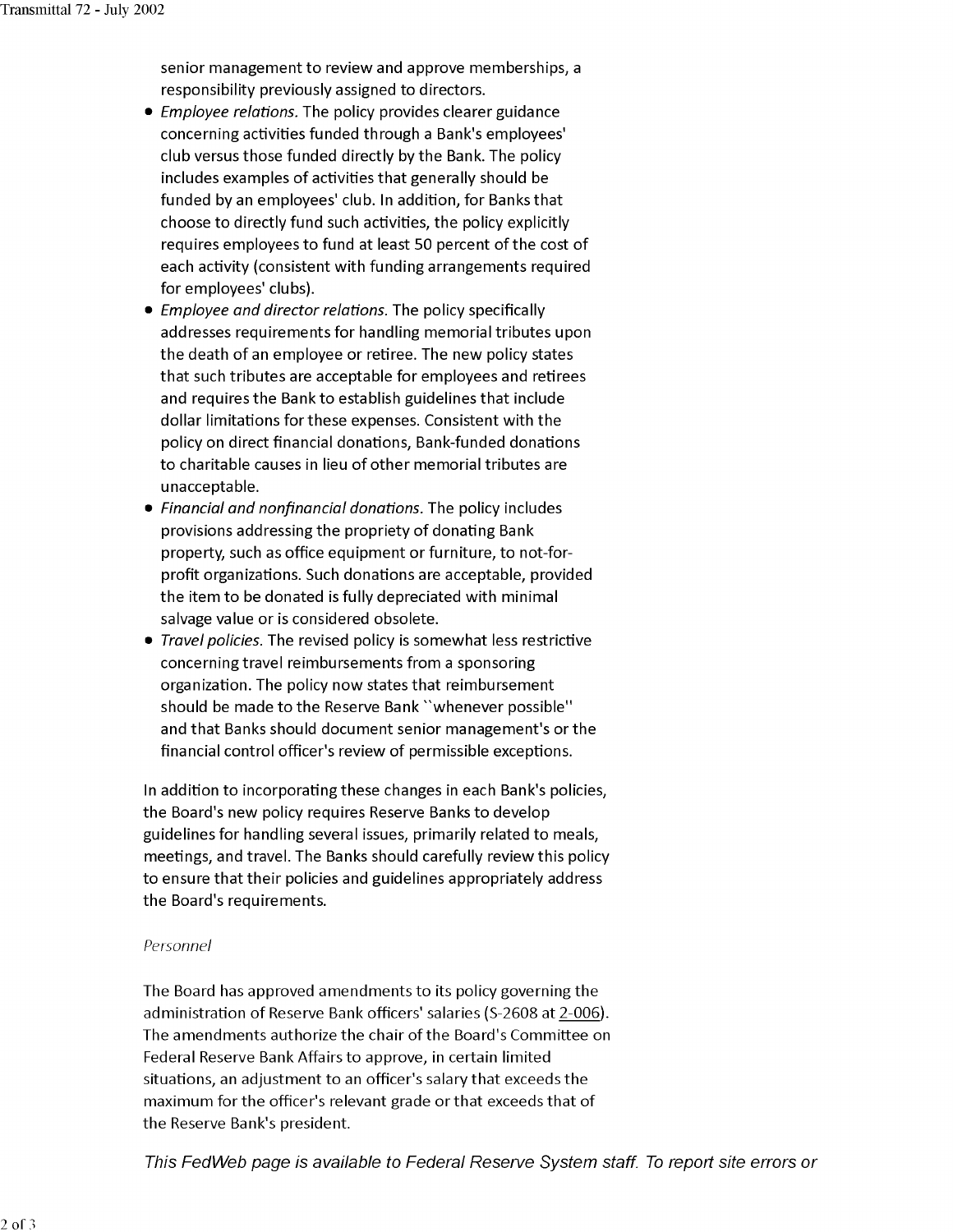technical problems, email <u>Federal-Reserve-Administrative-Manual@frb.gov</u>. To update policies on FRAM, see <u>the guidelines</u>.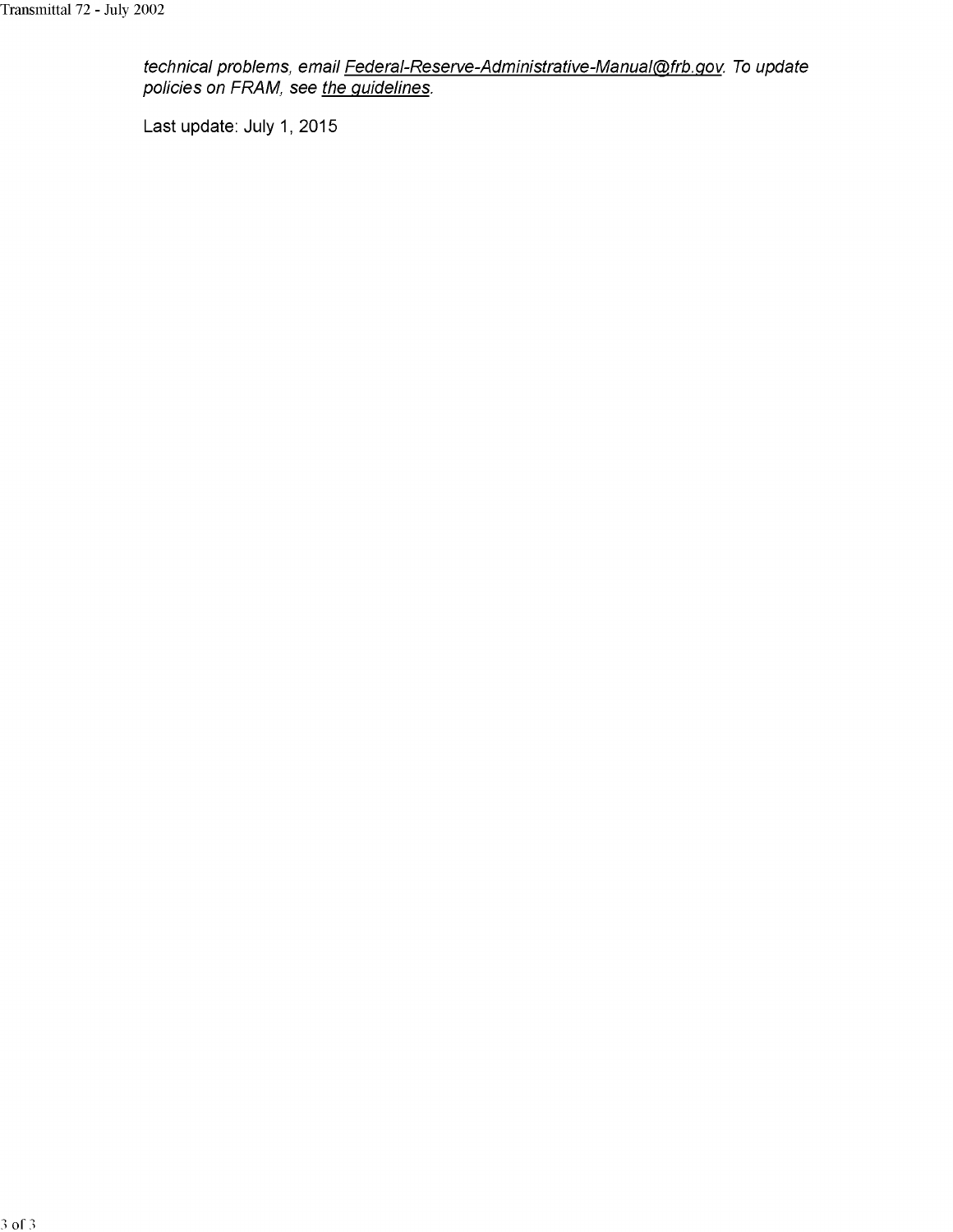

## **Transmittal 74 April 2003**

Nature of Changes

*Administration and Support* 

The Board has amended its policy on external-auditor independence, taking into account guidance outlined in the Sarbanes-Oxley Act of 2002 and addressing questions that some Reserve Banks had raised (S-2612 at 1-008). The amended policy also describes the important role that Reserve Bank management, auditors, and directors should play in the selection and evaluation of the external auditor. Although not addressed in the policy, the Board intends to adhere to the spirit of Sarbanes-Oxley with regard to the rotation of audit partners. Board staff will coordinate with the external auditing firm to ensure the rotation of key audit partners in a manner consistent with the act.

#### *Miscellaneous*

The Board increased the amount that each Reserve Bank is authorized to pay toward the expenses of the secretary's office of the Federal Advisory Council, from \$7,500 to \$10,000 annually (at 6-002.2 ).

This FedWeb page is available to Federal Reserve System staff. To report site errors or technical problems, email Federal-Reserve-Administrative-Manual@frb.gov. To update policies on FRAM, see the guidelines.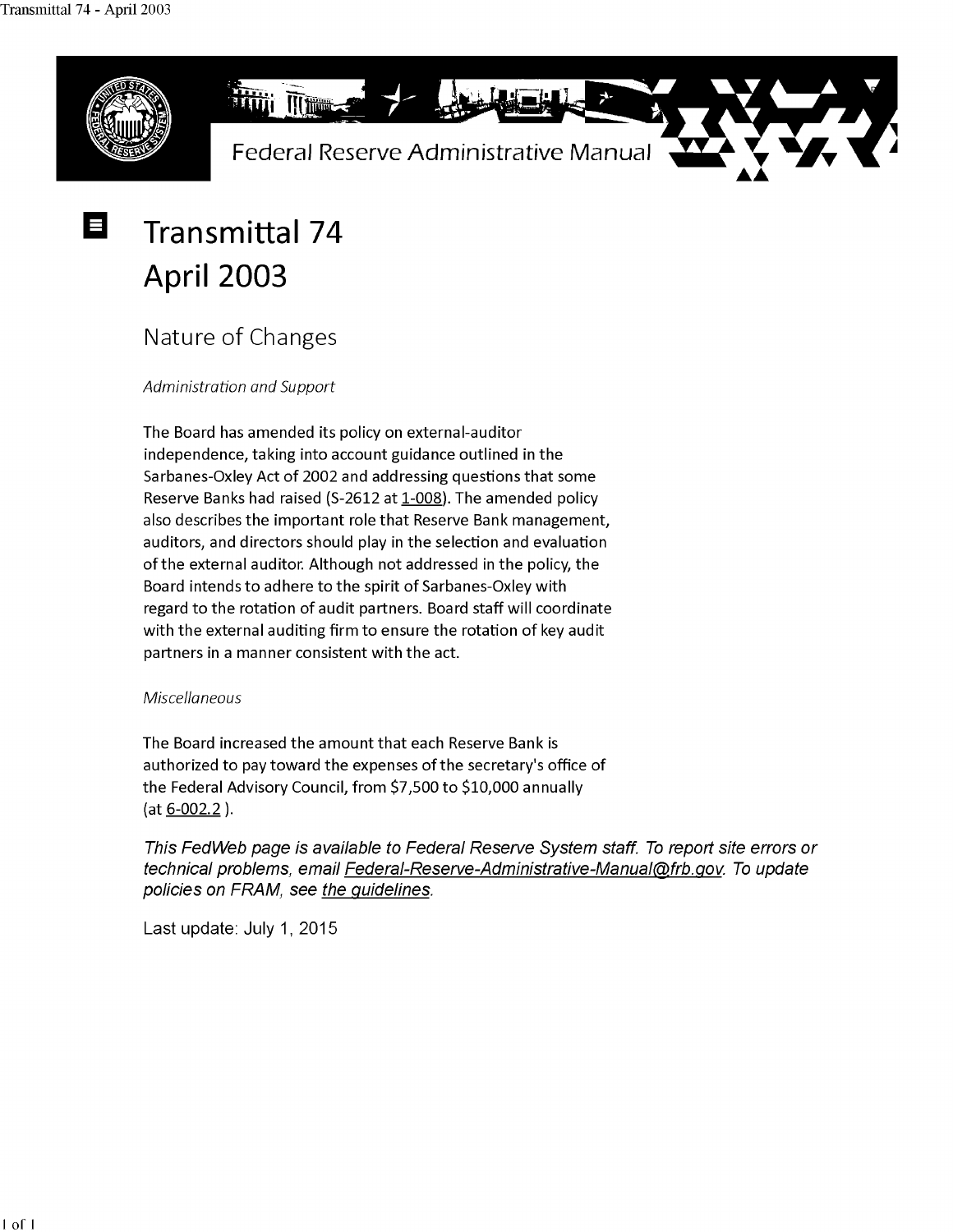

# **Transmittal 75 April 2003**

Nature of Changes

*Administration and Support* 

The Board updated its sponsorship policies and procedures for private-sector orgarnizations to participate in national security/emergency preparedness telecommunications services (S-2613 at 1-023). The Board amended its guide to conduct for directors of Reserve Banks and Branches (S-2614 at 1-070). The amendments affected principal number 3, pertaining to restrictions against ownership of bank and bank holding company stock by spouses and minor children of class C directors.

### *Miscellaneous*

A correction has been made to the notice at 6-002.2 authorizing payments toward the expenses of the secretary's office of the Federal Advisory Council. Reserve Banks should notify the Board's Office of the Secretary of any action taken under that authorization.

This FedWeb page is available to Federal Reserve System staff. To report site errors or technical problems, email Federal-Reserve-Administrative-Manual@frb.gov. To update policies on FRAM, see the guidelines.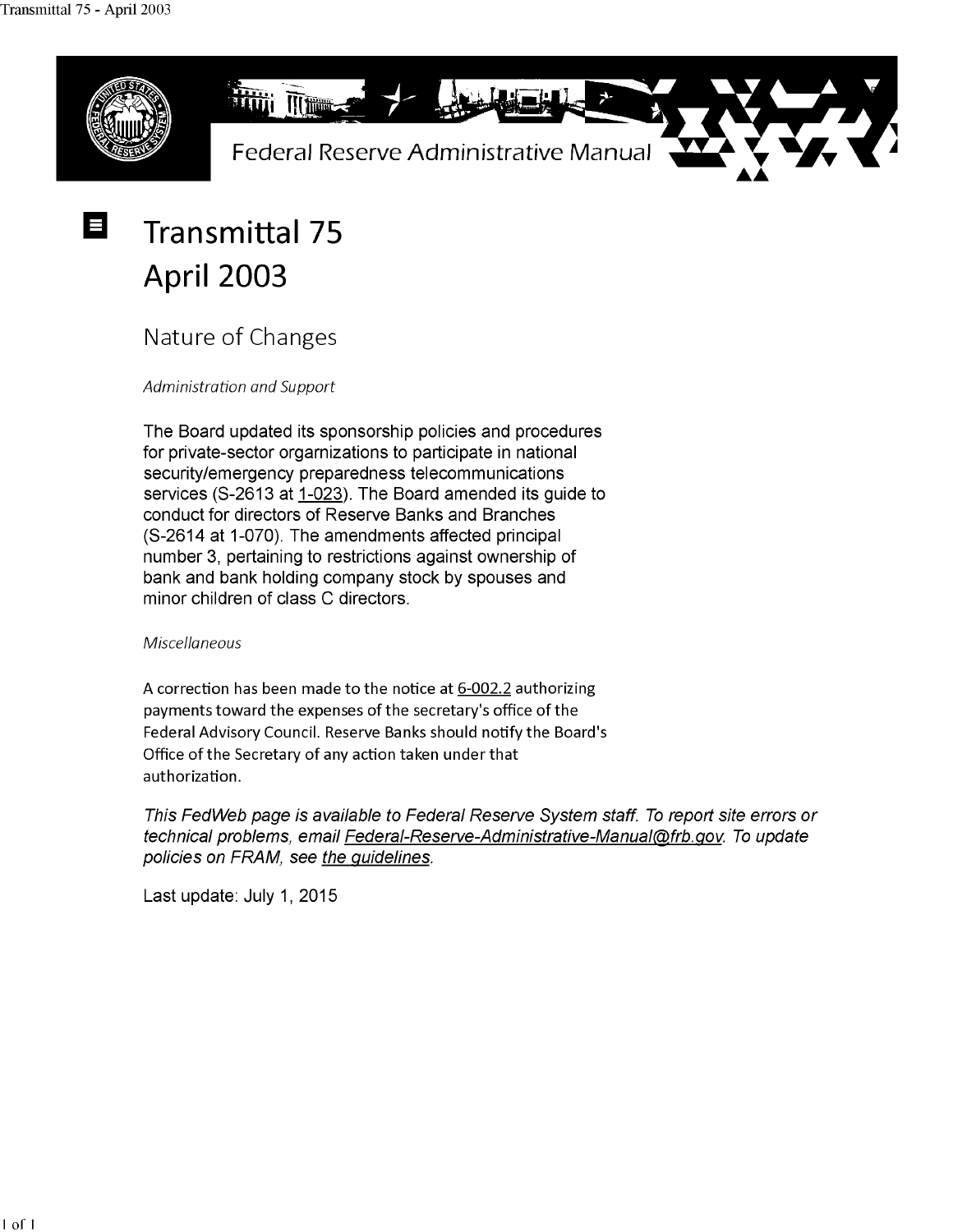Е



## **Transmittal 77 October 2003**

Nature of Changes

*Administration and Support* 

The Board issued a revised policy on the clearance process for Federal Reserve Bank data collections, limiting Boardlevel review to collections that are subject to the Paperwork Reduction Act (S-2618 at 1-032). The Board revised its policies and guidelines on Federal Reserve Bank operations to reflect a material enhancement of the approval authority of Reserve Bank management and the director of the Division of Reserve Bank Operations and Payment Systems for capital expenditures. As a general matter, unless a proposed capital commitment has been designated as strategic or sensitive during the budget or applicable notification process, the commitment may be approved by Reserve Bank management. The revised policy also makes relatively minor changes to other provisions in the current policy (S-2619 at 1-049).

This FedWeb page is available to Federal Reserve System staff. To report site errors or technical problems, email Federal-Reserve-Administrative-Manual@frb.gov. To update policies on FRAM, see the guidelines.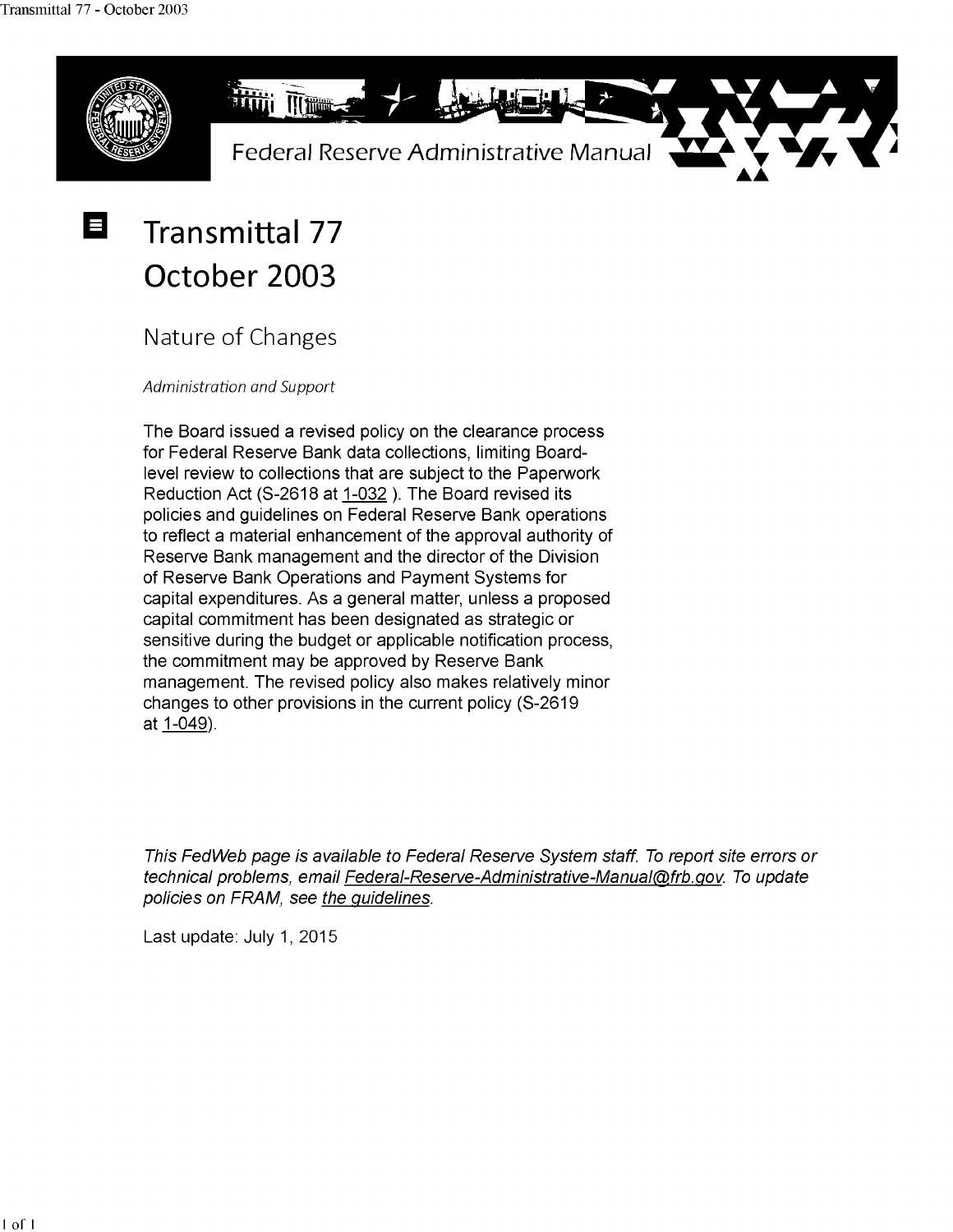E



# **Transmittal 81 July 2005**

Nature of Changes

Administration and Support

Z-8973 of August 1, 1991, (at 1-050) had been rescinded. It noted the Board's approval of the consolidation of the Reserve Banks' noncash collection functions and the Board's delegation to the director of the Division of Reserve Bank Operations and Payment Systems of authority to approve Reserve Banks' implementation of the consolidation, which has been completed.

#### Personnel

The Board approved a new policy for administering Reserve Bank presidents' salaries (at 2-012.3). Effective May 1, 2005, salaries move in predetermined steps, beginning the third year from the date of appointment. The Board will continue to approve the salaries of new Bank presidents as part of the appointment process; thereafter, however, presidents' salary increases will not require Board approval if the salaries are consistent with the new salary-administration policy. Beginning in 2006, presidents' salary ranges will be adjusted annually on January 1, with appropriate adjustments to individual presidents' salaries, to maintain their positions in the ranges.

S-2484 of December 20, 1984, (at 2-035) has been rescinded. It explained the rescission of an earlier S-letter on health insurance guidelines and noted that the Board's Personnel Operations Review Program would continue to pay attention to the cost-containment efforts of the Reserve Banks' health insurance plans. Reserve Bank health plans now are largely consolidated, and strategy is driven by the Committee on Employee Benefits, Office of Employee Benefits, and the Subcommittee on Human Resources.

Financial Services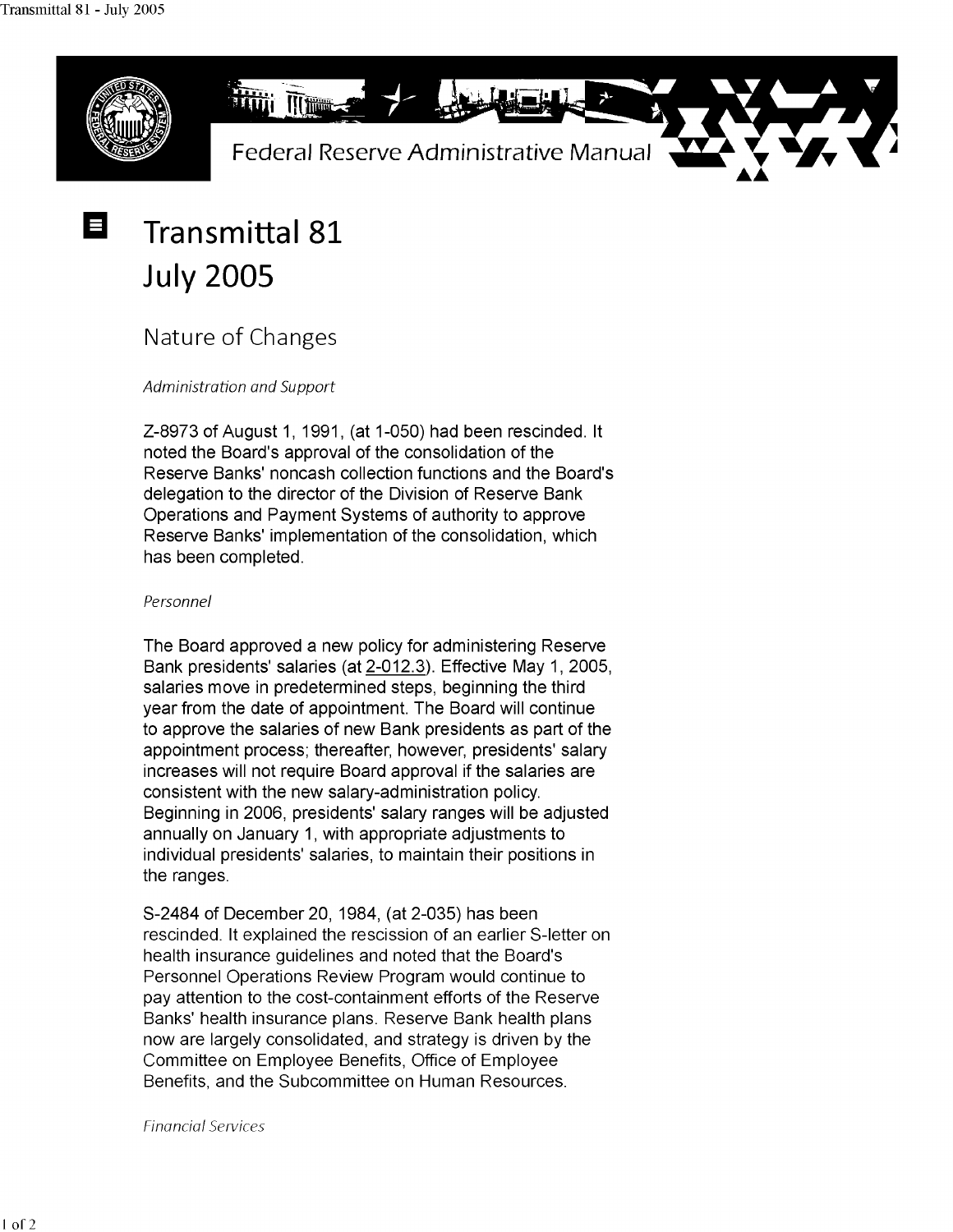S-2544 of July 24, 1991, (at 3-007), which required the Reserve Banks to submit to the Board proposed changes to operating circulars governing the handling of cash and noncash items, has been superseded by S-2619 (at 1-049). Paragraph 14.C. of S-2619 contains the broader requirement that the Reserve Banks provide to the director of the Division of Reserve Bank Operations and Payment Systems (or the director of the Monetary Affairs Division, in the case of a lending circular) any proposed operating circular or amendment to an operating circular. The Reserve Banks may issue or amend the circular if the division director does not raise an objection within 10 days of receipt of the proposal.

S-2434, S-2460, S-2491, S-2510, and S-2561 (at 3-055, 3-056, 3-100, 3-101, and 3-057) pertain to managing risks related to daylight overdrafts in Federal Reserve accounts and contain information that is either outdated or covered by the Board's Policy Statement on Payments System Risk. These letters are therefore superseded by that policy statement.

This FedWeb page is available to Federal Reserve System staff. To report site errors or technical problems, email Federal-Reserve-Administrative-Manual@frb.gov. To update policies on FRAM, see the guidelines.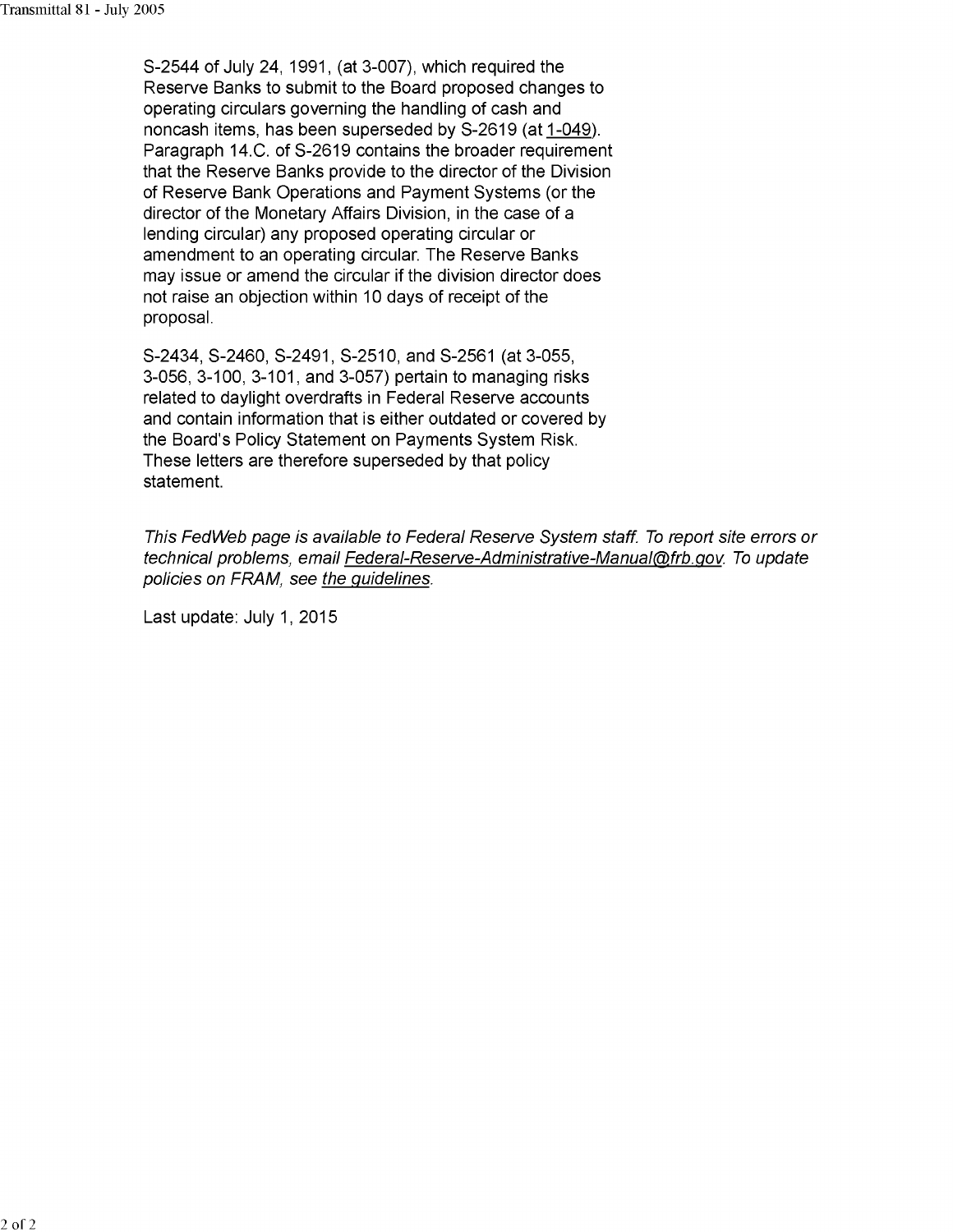

### **Transmittal 85 January 2007**

### Nature of Changes

Financial Services

The Board revised its policy on low-serial-number Federal Reserve notes (at 3-032). The new policy will permit the Department of the Treasury to purchase Federal Reserve notes with low, distinctive, or special sets of serial numbers for official display purposes.

#### Banking Supervision and Regulation

The director of the Division of Banking Supervision and Regulation and the Board's general counsel, acting under authority delegated by the Board, approved an addition to the System's policies to reflect the new post-employment restriction on certain examination personnel imposed by the Intelligence Reform and Terrorism Prevention Act of 2004 and the Board's implementing rule. The act and the rule restrict an examiner who served as the "senior examiner" for a depository institution or depository institution holding company for two or more months during the examiner's final 12 months of employment with a Reserve Bank from knowingly accepting compensation as an employee, officer, director, or consultant from that depository institution or holding company, or from certain related entities, for one year after terminating his or her employment with the Reserve Bank. The new policy is at 5-043; a similar addition will be made to the Reserve Banks' Code of Conduct.

This FedWeb page is available to Federal Reserve System staff. To report site errors or technical problems, email Federal-Reserve-Administrative-Manual@frb.gov. To update policies on FRAM, see the guidelines.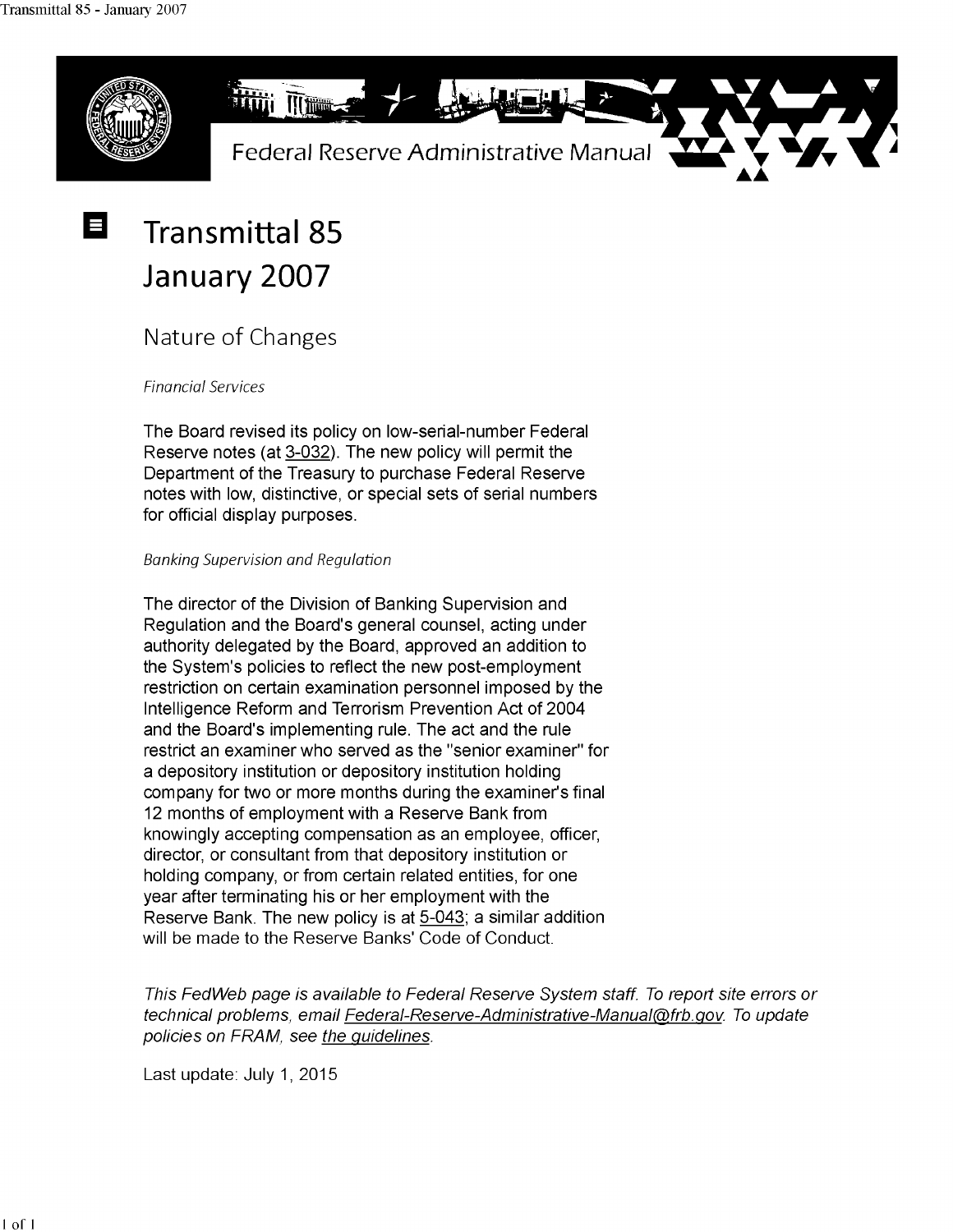

## **Transmittal 90 October 2009**

### Nature of Changes

The Board has issued 5-2640 and 5-2641 to rescind several of its policies related to Reserve Bank operations and other Reserve Bank activities. These policy rescissions, detailed below, either remove obsolete provisions or reflect the inclusion of some provisions in broader policy documents and other guidelines.

#### *Administration and Support*

RECORDS-Management Representations Regarding Financial Examinations of Reserve Banks

At the time 5-2659 (January 24, 1995) was issued, Board examiners from the Division of Reserve Bank Operations and Payment Systems audited the general ledger accounts and certain Reserve Bank annual financial statements. To support their audit work and opinion, Board examiners requested that Reserve Bank management provide a letter of representation to confirm that all records, accounts, and information material to the examination had been made available to the examiners; that transactions had been appropriately recorded; and that, among other things, no events had occurred since the balance-sheet date that would have required adjustment to, or disclosure in, the financial statements as of the balance-sheet date. The Board's examiners conducted these audits for 1995 and 1996 in coordination with an external public accounting firm, which audited the combined Reserve Bank financial statements for the same periods. The examiners discontinued opining on the Reserve Banks' financial statements for 1997 and thereafter because the external public accounting firm began auditing all Reserve Bank annual financial statements at that time. (In 1999, section 11B was added to the Federal Reserve Act to require an annual independent audit of the financial statements of each Reserve Bank and the Board.) Since then, the Federal Reserve System's external auditor has obtained each Reserve Bank's management representation letter during the normal course of auditing the Reserve Bank's annual financial statements. In addition, the position of Board examiner, as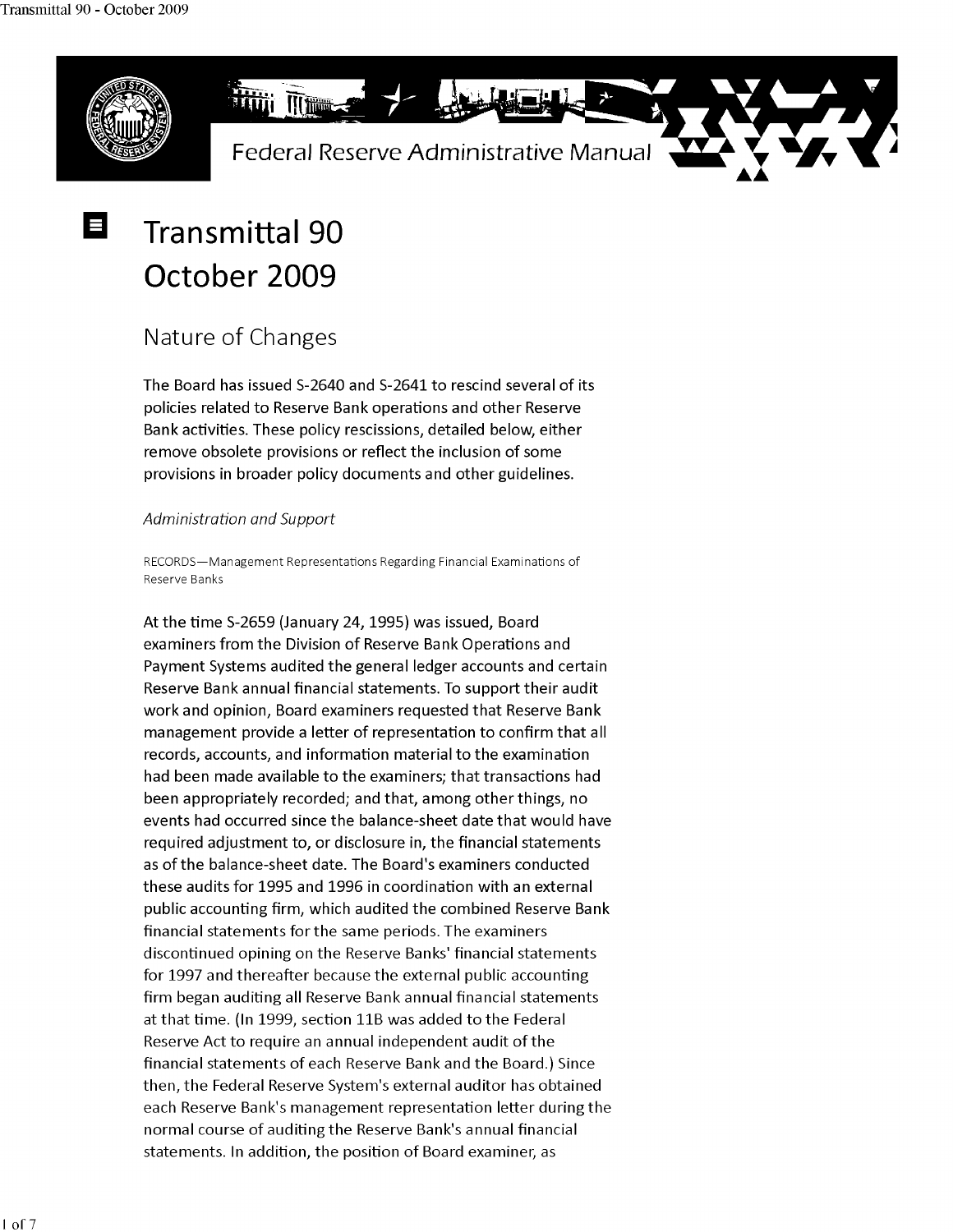referenced in this 5-letter, was eliminated by the Division in 2000. For these reasons, 5-2569 (formerly located at 1-093) is obsolete and has been removed.

#### Personnel

REPORTS-Submission of Biographical Sketches

X-letter 9470 (January 29, 1936), 5-letter 994 (October 14, 1947), and 5-letter 1589 (April 12, 1956) require the Reserve Banks to submit biographical sketches for newly appointed officers and to report certain changes pertaining to existing officers to the Board's Committee on Federal Reserve Bank Activities. At the time these letters were issued, the Board had not delegated to the Reserve Banks substantial authority related to officer appointments and compensation, and all of the required submissions were in paper form. Since then, the Board has delegated such authority to the Reserve Banks. The Board also has implemented the Bank Officer Personnel System (BOPS), which is an automated database for gathering, storing, and reporting certain information pertaining to Reserve Bank officers. The Board's Division of Reserve Bank Operations and Payment Systems has determined that the information available in BOPS sufficiently addresses the Board's ongoing oversight needs related to Reserve Bank officer actions. For these reasons, letters X-9470, 5-994, and 5-1589 (formerly located at 2-055) are no longer needed and have been deleted.

#### Financial Services

#### COLLECTION FUNCTIONS-Food Coupons

5-2209 (July 28, 1972) references the 1972 report of the Food Coupon Task Force and instructs the Reserve Banks to follow the standards in the report for the receiving, processing, and disposing of paper food coupons. No state government has issued paper food coupons since 2004, and all states now use electronic benefit transfer cards to distribute these government payments. A small number of residual paper coupons remain in circulation, however, and are processed by the Memphis office of the Federal Reserve Bank of St. Louis. The guidelines for processing paper food coupons have been consolidated into the broader Federal Reserve System Custody Control Principles and Standards document, rendering 5-2209 (formerly located at 3-008) unnecessary and has been removed.

COLLECTION FUNCTIONS-Names of Regional Check-Processing Centers

5-2543 (July 24, 1991) was originally issued in 1973 to introduce uniformity among names for regional check-processing centers not located at a Reserve Bank head office or branch. Given the recent rapid conversion of paper checks to electronic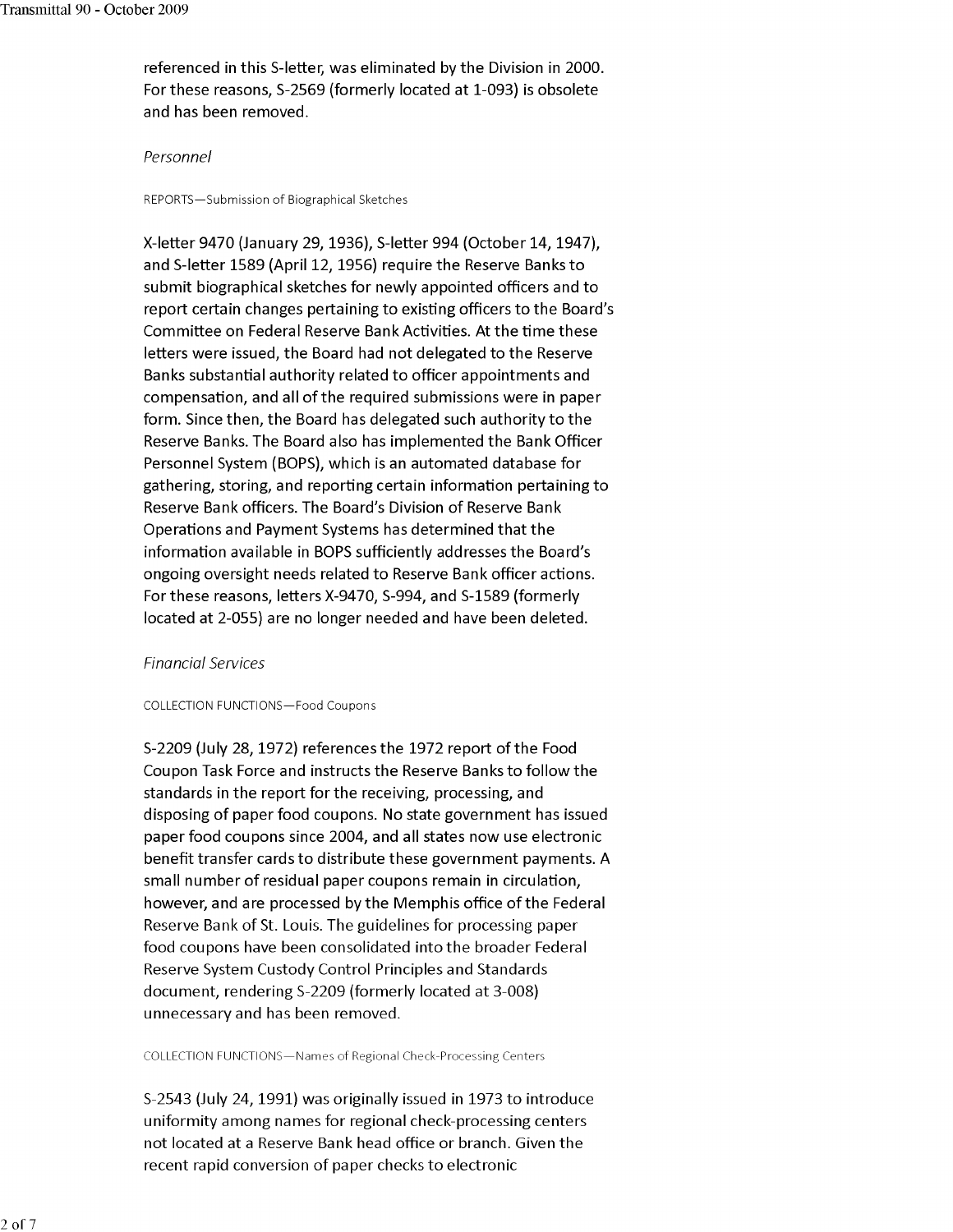transmissions, however, the System is consolidating its checkprocessing infrastructure into only two check-processing sites (one for paper processing and one for electronic processing), both of which will be at Reserve Bank head offices by the end of 2009. Because all regional check-processing centers have been closed and because no such centers will open in the future, 5-2543 (formerly located at 3-010) is obsolete and has been removed.

#### COLLECTION FUNCTIONS-Charges for Float Resulting from Holiday Schedules

5-letter 2482 (November 5, 1984) describes the Board's interim procedures to recover from originators of ACH transactions the value of debit float and to compensate originators for the value of credit float generated as a result of Reserve Bank holiday schedules and the observance of nonstandard holidays by depository institutions. When this guidance was issued, the ACH software being used by the Reserve Banks was unable to perform these float adjustments, and they had to be calculated manually. These technical procedures were considered temporary in anticipation of new ACH software becoming available. Updated ACH software capable of performing these adjustments automatically has been in use by the Reserve Banks for many years. In addition, Operating Circular 4, appendix B, contains specific instructions for debit and credit settlement of ACH transactions when the specified settlement date is not a banking day. For these reasons, letter 5-2482 (formerly located at 3-016) is obsolete and has been deleted.

#### COLLECTION FUNCTIONS-High-Dollar Group-Sort (HOGS) Program

5-letter 2538 (July 24, 1991) describes the Board's criteria for including certain depository institutions in the HOGS program, which was designed to accelerate the collection of checks drawn on non-city institutions. Since this policy was adopted, the Retail Payments Office (RPO) has taken on greater management responsibility over most aspects of the Reserve Banks' check and ACH operations, including product pricing, technology, infrastructure, and policies and procedures. One of the policy documents under the RPO's purview, the "Check Price and Service Level Guidelines," was revised in March 2009 to include the Board's HOGS policy in its entirety. (See section II1.G, "High-Dollar Endpoint Program (HDEP)" in the "Check Price and Service Level Guidelines.") The RPO distributes an updated version of these guidelines to the Reserve Banks annually. Therefore, 5-2538 (formerly located at 3-016.4) is no longer needed and has been deleted.

CURRENCY AND COIN-Return of Empty Coin Bags to the Mint

5-450 (March 21, 1942), 5-1078 (November 23, 1948), and 5-1512 (September 15 and 29, 1953) request that the Reserve Banks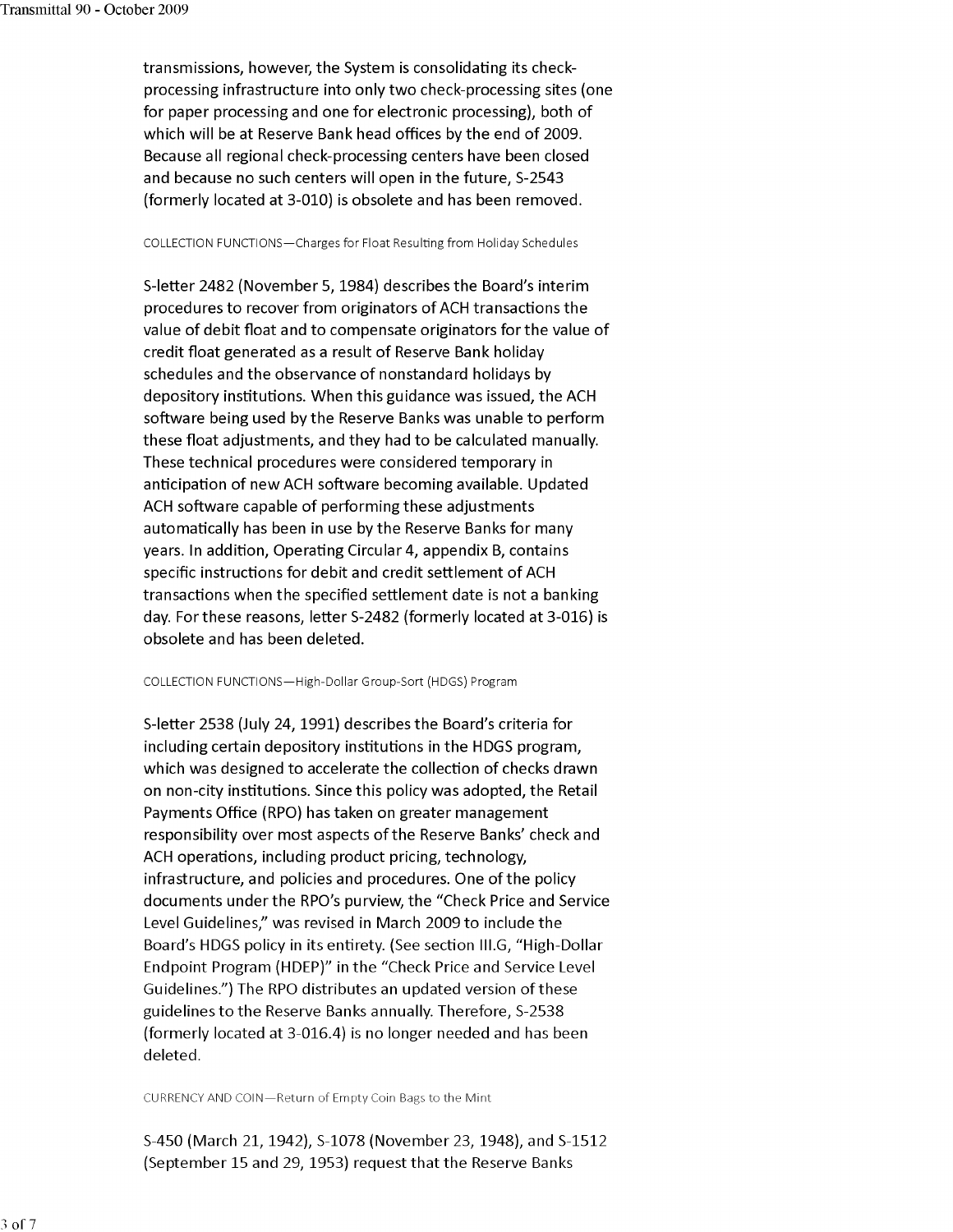return empty coin bags to the U.S. Mint for re-use. The program was initiated in 1942 as part of the war effort, and the Board indicated at the time that the program should be continued because the canvas bags could be returned at a fraction of their replacement cost with substantial savings to the government. The Mint has since begun using one-time-use plastic coin bags and no longer uses the canvas coin bags that it wanted the Reserve Banks to return. Therefore, 5-450, 5-1078, and 5-1512 (formerly located at 3-022) are obsolete and have been removed.

CURRENCY AND COIN-Claims for Shortages in Currency Shipments to Navy Disbursing Officers

5-720 (December 18, 1943) provides procedures for the Reserve Banks to follow when they receive claims for shortages in currency shipments to Navy disbursing officers. The Reserve Banks no longer provide currency to the Navy or any other government agency. (Procedures for resolving differences detected by depository institutions or foreign central banks in new or fit currency are covered by Operating Circular 2.) 5-720 (formerly located at 3-023) is therefore obsolete and has been removed.

#### CURRENCY AND COIN-Disclosure of Information

5-1981 (January 21, 1966) authorizes the Reserve Banks to disclose the dates of issue of Federal Reserve notes upon receiving a specific request for such information; Board approval was previously required for each instance of such disclosure. When this policy was implemented, the Reserve Banks had been receiving such requests with a sufficient degree of frequency to warrant facilitating replies to future requests without formal Board approval. This authorization, however, is now codified in 12 C.F.R. 261, which renders this policy unnecessary. 5-1981 (formerly located at 3-024.1) is therefore obsolete and has been removed.

CURRENCY AND COIN-Handling and Disposing of Misstruck Coin

5-letter 2210 (July 28, 1972) and B-letter 2546 (June 22, 1973) provide guidance to the Reserve Banks for the handling and disposing of misstruck coin. Although adopted as Board policy, these provisions in fact reflect the requirements of the U.S. Mint and are subject to changes in Mint policy. Each year, the Cash Product Office (CPO) at the Federal Reserve Bank of San Francisco distributes to the Reserve Banks the Mint's procedures for redeeming uncurrent and mutilated coins. With the concurrence of the Mint, the CPO issued in September 2009 revised procedures that included guidance for the handling and disposing of misstruck coin. Because the entirety of the policy contained in letters 5-2210 and B-2546 (with some technical changes to update administrative procedures) has been consolidated into the annual notice sent to the Reserve Banks, these letters (formerly located at 3-027) are no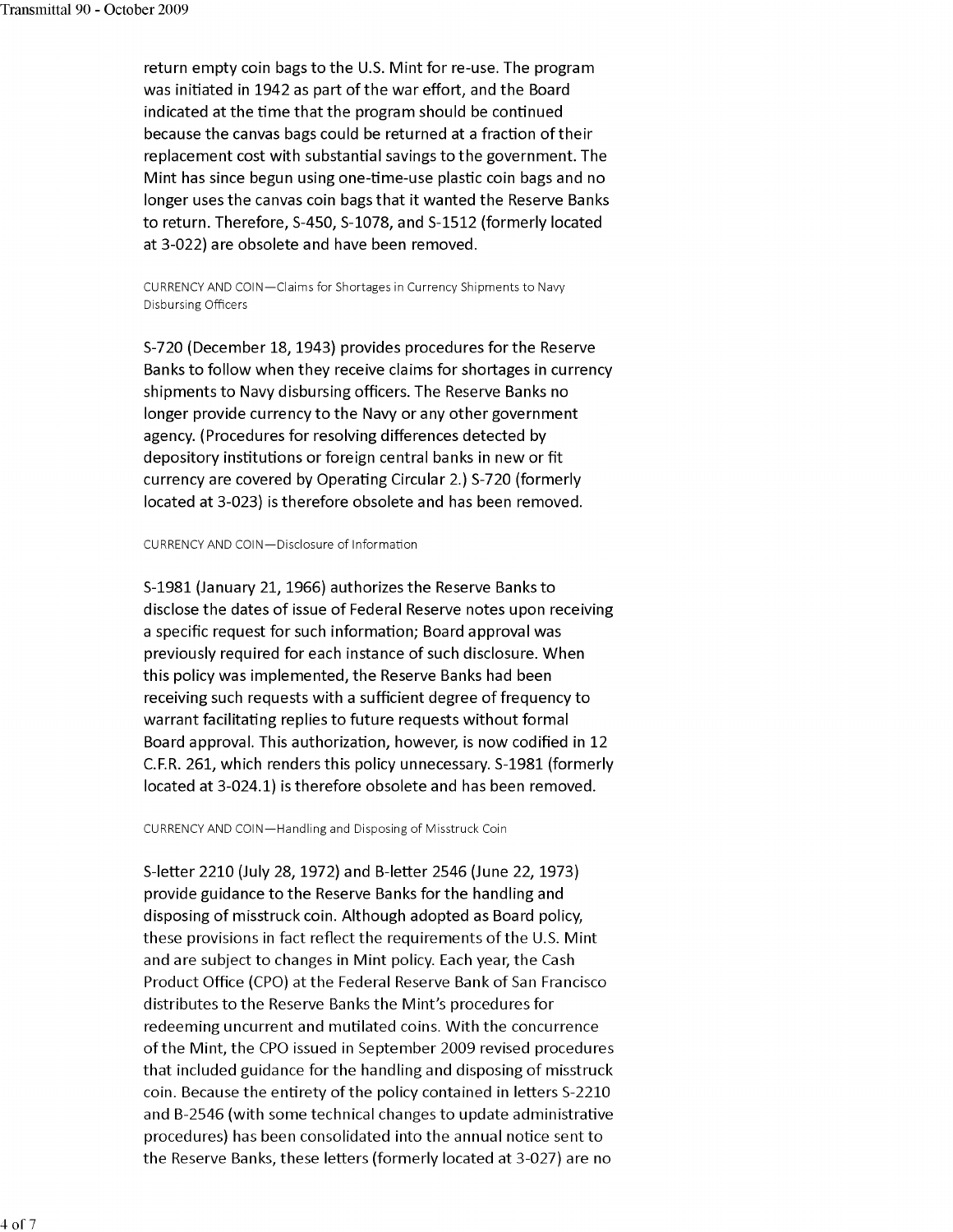#### longer needed and have been deleted.

#### CURRENCY AND COIN-Currency-Weighing Procedures

This policy, which was issued on November 11, 1975, authorizes the Reserve Banks to verify certain denominations of both fit and unfit currency using the stipulated currency-weighing methodology. When this policy was adopted, few Reserve Bank offices used high-speed equipment to process incoming currency and relied on the weighing process to verify the amount of currency received. Those Reserve Bank offices that used highspeed processing equipment were asked to consider whether weigh-verifying currency was still cost beneficial, or even necessary. Because all Reserve Bank offices are now required by the Treasury Currency Operations Manual to process incoming currency on high-speed equipment, the provision for manual currency-weighing procedures (formerly located at 3-028, no 5-letter) is obsolete and has been removed.

CURRENCY AND COIN-Use of Brandt Currency-Processing Equipment

This policy contains the procedures for using Brandt equipment to process currency received from circulation. These machines, which were tabletop devices installed in the mid-1970s, were the first automated currency-processing equipment used by the Reserve Banks. This equipment was replaced in the early 1990s with high-speed Banknote Processing System machines and is no longer authorized for Reserve Bank use. The provisions (formerly located at 3-029, no 5-letter) are therefore obsolete and have been removed.

#### CURRENCY AND COIN-Uniform Cash Service Standards

5-2472 (February 21, 1984) and 5-2507 (May 19, 1987) provide standards for the Reserve Banks' provision of currency and coin services to depository institutions. When these provisions were first implemented in 1984, standards for cash services varied materially from Reserve Bank to Reserve Bank, and these policies were implemented to address some of the differences. Since the mid-1990s, however, the Division of Reserve Bank Operations and Payment Systems has worked closely with the Reserve Banks to achieve more uniformity in these services. The original standards and the subsequent changes (for example, to remove references to "priced" cash services, which no longer exist) adopted to achieve greater consistency among the Reserve Banks are now contained in Operating Circular 2. FRAM (at 1-049) requires that any proposed new operating circular or amendment to Operating Circular 2 be provided to the director of the Division of Reserve Bank Operations and Payment Systems for review. This requirement ensures that the Board will be involved in any future changes to the standards. Because these provisions have been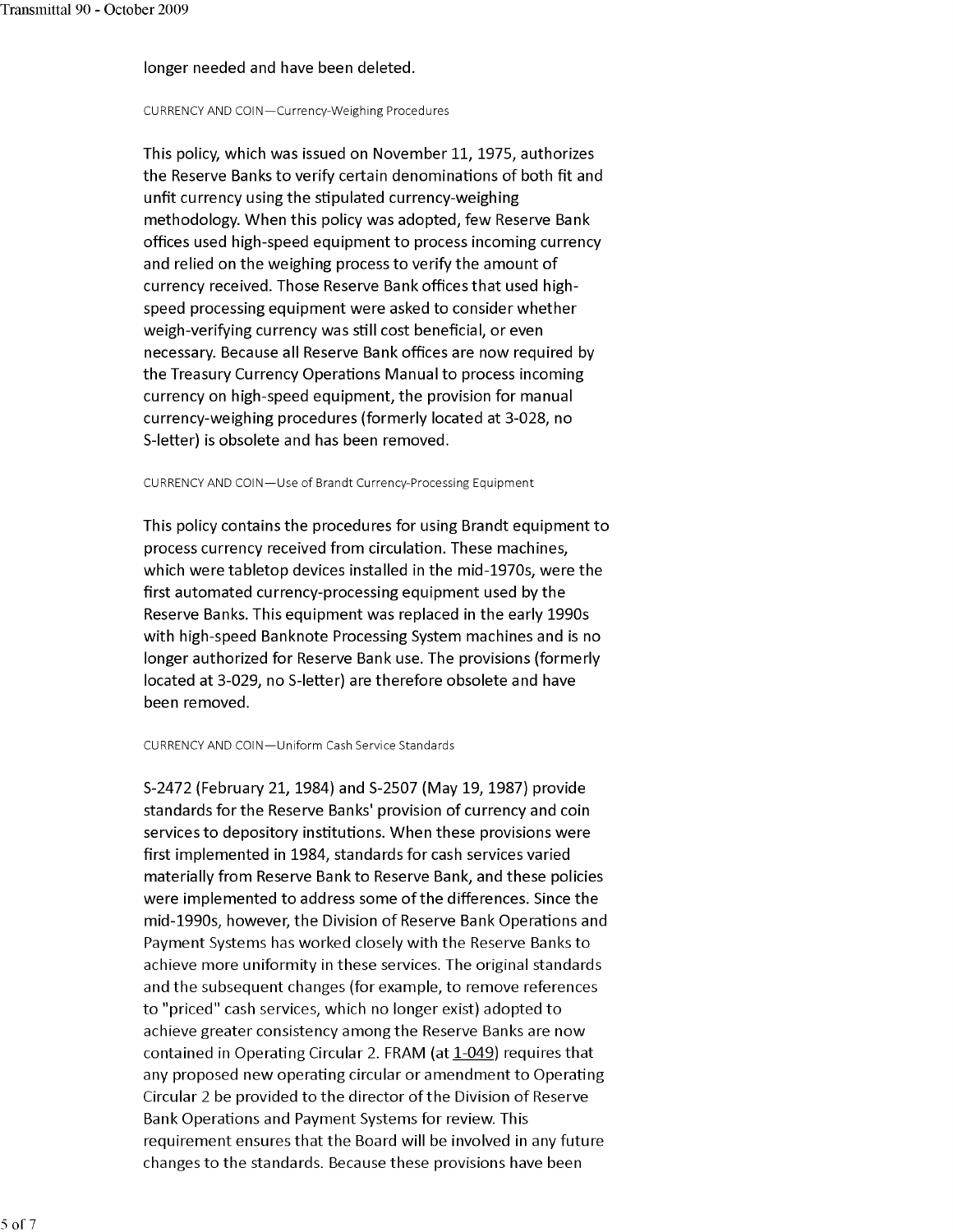consolidated into a broader policy that covers other related guidelines, 5-2472 and 5-2507 (formerly located at 3-031) are no longer necessary and have been removed.

FISCAL AGENCY-For Government Officers and Agencies, Federal Intermediate Credit Banks and Federal Land Banks, and Federal Farm Loan Registrars

X-3788 (July 20, 1923), X-4743 (December 9, 1926), and X-4773 (January 14, 1927) describe the various instances in which Reserve Banks are authorized to receive various deposits of funds and securities. Such guidance may have been necessary when these letters were adopted during the mid-1920s because of uncertainty about the Federal Reserve's statutory authority to act as fiscal agent for certain government departments or agencies. Subsequent legislation, however, has clarified this authority. Specifically, the third paragraph of section 15 of the Federal Reserve Act, as amended in 1971, provides authority for Reserve Banks to act as depositaries for and fiscal agents of any federal land bank, federal intermediate credit bank, bank for cooperatives, or other institutions of the Farm Credit System. This law, along with other statutes authorizing the role of the Reserve Banks as fiscal agents, renders X-3788, X-4743, and X-4773 (formerly located at 3-035) unnecessary and have been removed.

#### FISCAL AGENCY-Requests to Absorb Expenses

At the time 5-1059 (November 8, 1948) was issued, the Treasury Department and other government agencies did not receive permanent, indefinite appropriations from the Congress to reimburse the Reserve Banks for fiscal agency expenses. In addition, the Reserve Banks' means for requesting reimbursement from these agencies and the amount of the reimbursements received varied substantially from Reserve Bank to Reserve Bank. This 5-letter provides guidance to the Reserve Banks in handling any potential requests to absorb fiscal agency expenses that have been generally regarded as reimbursable. In 1997, however, the Congress enacted full statutory appropriation for the reimbursement of the Reserve Banks in their capacity as depositaries and fiscal agents for the United States for all services required or directed by the Secretary of the Treasury to be performed by such Reserve Banks on behalf of the Treasury or other federal agencies. In addition, the Reserve Banks now have a more rigorous and standardized process for accounting for and claiming reimbursements. This vehicle, known as the Government Entity Accounting and Reporting System, is driven by the Reserve Banks' cost-accounting system and ensures that all fiscal agency expenses are submitted to the appropriate government agency or other fiscal principal for reimbursement. [Occasionally, some reimbursable costs are not fully reimbursed by a few of the entities, and these unreimbursed costs, which are typically minimal, are reported by the Reserve Banks in the "Cost of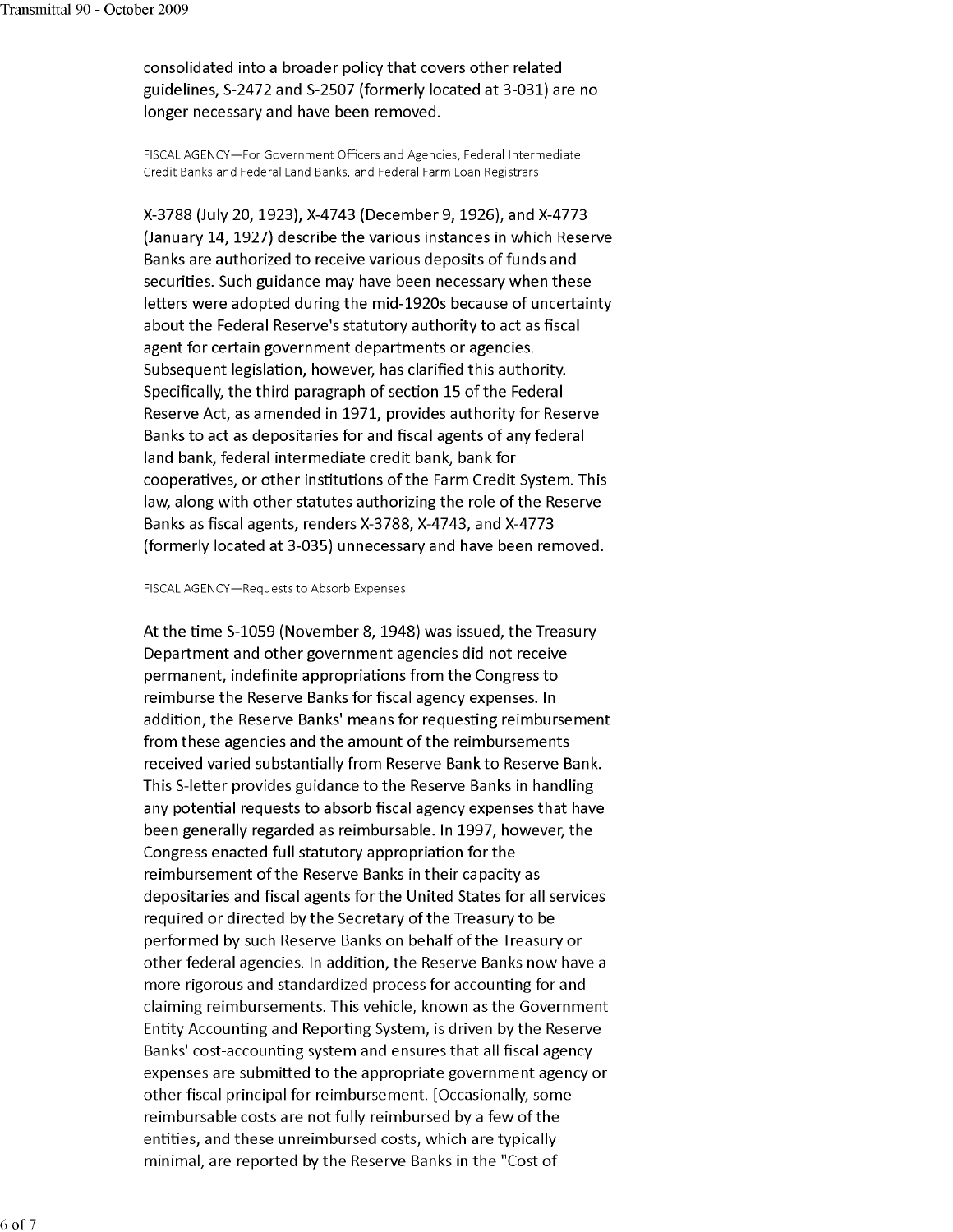Un reimbursed Treasury Services" capital account in accordance with the Board's Financial Accounting Manual for Federal Reserve Banks (FAM).] Because of the statutory authorization for the reimbursement of the Reserve Banks' fiscal agency expenses and FAM's guidance regarding the appropriate accounting treatment for any unreimbursed expenses related to fiscal agency services to the Treasury, 5-1059 (formerly located at 3-037) is no longer necessary and has been removed.

#### Miscellaneous

#### OPERATING CIRCULARS-Distribution to Board

5-2443 (February 24, 1981) requests that the director of the Division of Federal Reserve Bank Operations be included on the distribution list for changes to the Reserve Banks' operating circulars so that the Division's set of operating circulars can be kept current. When this provision was last updated in 1981, the content of operating circulars varied from Reserve Bank to Reserve Bank and was available in paper form only. Operating circulars are now uniform among all Reserve Banks and are readily available in electronic form on the Federal Reserve Financial Services' public website, rendering manual distribution and retention of the circulars unnecessary. In addition, FRAM (at 1-049) requires that any proposed operating circular or amendment to an operating circular be provided to the director of the Division of Reserve Bank Operations and Payment Systems (or, in the case of the lending circular, to the director of the Division of Monetary Affairs) for review. This requirement ensures that the Board will be involved in any future changes or additions to the operating circulars. 5-2443 (formerly located at 6-025) is therefore obsolete and has been removed.

#### Banking Supervision and Regulation

The director of the Division of Banking Supervision and Regulation, acting under authority delegated by the Board, has revised the FRAM section Examination Personnel-Obtaining Credentials and Commissions; Policies and Procedures, V. Issuance of Credentials (at 5-040), to allow the Director of the Division of Community Affairs to sign the examiner certificates for newly appointed consumer compliance examiners.

This FedWeb page is available to Federal Reserve System staff. To reporl site errors or technical problems, email Federal-Reserve-Administrative-Manual@frb.gov. To update policies on FRAM, see the quidelines.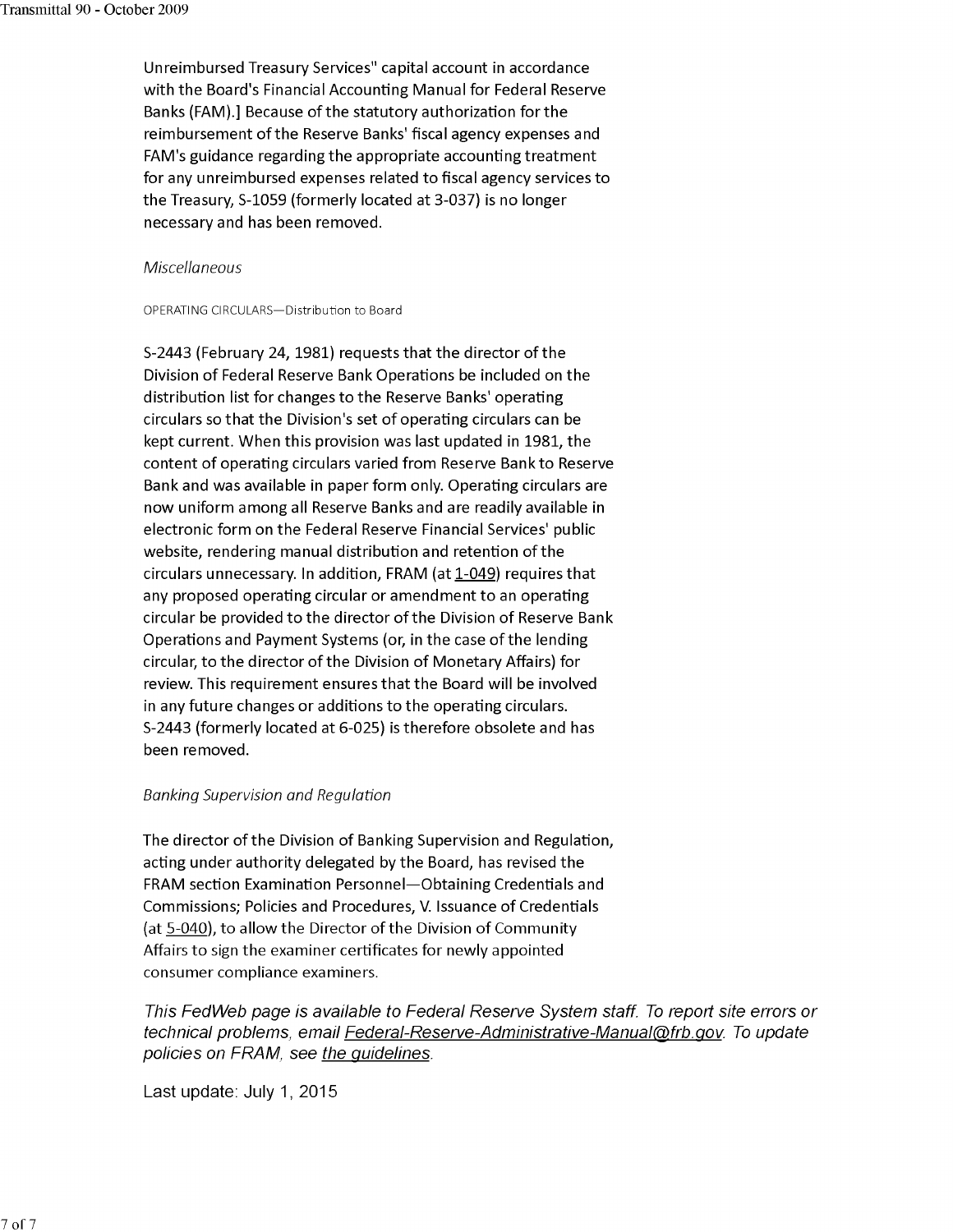Е



## **Transmittal 91 January 2010**

### Nature of Changes

The Board has issued S-2642 that revises its policy on Directors' Eligibility, Qualifications, and Rotation. These policy revisions are described below.

*Administration and Support* 

DIRECTORS-Eligibility, Qualifications, and Rotation

The Board has approved revisions to its Directors' Eligibility, Qualifications, and Rotation Policy (i.e., Eligibility Policy), at 1-061. Under these revisions, a class B or class C director who has an affiliation (i.e., serves as an officer, director, or employee) with a company that becomes a bank holding company or other impermissible affiliation during the director's term must either resign from the affiliation or resign from the Reserve Bank's board within 60 days of the earlier of the date the director becomes aware of the impermissible affiliation or the date that the Board informs the Reserve Bank of the change in character of the company. A class C director who owns stock in a company that becomes a bank holding company or other impermissible holding during the director's term must either divest the stock or resign from the Reserve Bank board within 60 days of the earlier of the date the director becomes aware of the impermissible stockholding or the date that the Board informs the Reserve Bank of the change in character of the company. In both cases, the director should advise the Reserve Bank of his or her intentions within 30 days of notification, and must recuse himself or herself until the affiliation is severed or the stock is divested. The Board may approve a request from a Reserve Bank for a waiver to the Eligibility Policy in rare and exigent circumstances only and upon a vote of the Reserve Bank board on whether to submit a request to the Board. The revisions also clarify the rules regarding a class C director's indirect stock ownership.

In order to ensure compliance with the affiliation and stockholding rules, Board staff in the Office of the Secretary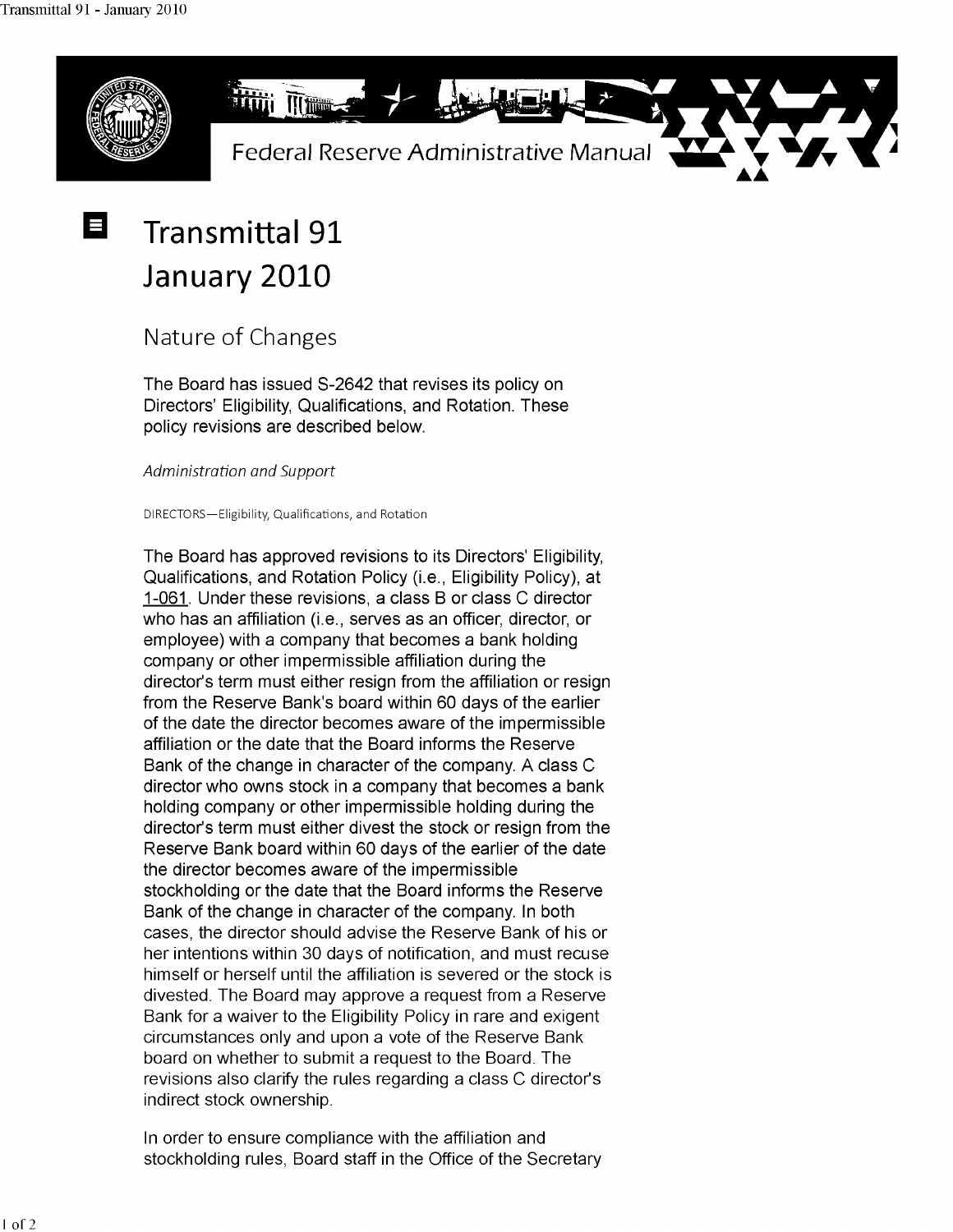will be responsible for providing each Reserve Bank corporate secretary, on a monthly basis, with a list of all companies that have changed their status as a result of Board action such that affiliations or stockholdings by directors would be impermissible. Each Reserve Bank corporate secretary will be responsible for immediately disseminating the list to the Reserve Bank's sitting and proposed class B and class C directors and advising the directors to inform the Reserve Bank of an impermissible affiliation or stockholding, as appropriate. Each Reserve Bank corporate secretary will also be responsible for requesting that the class B and class C directors certify, on an annual basis, that they do not have any impermissible affiliations or stockholdings.

DELEGATION OF AUTHORITY-Telegrams Regarding Operations Under Delegated Authority

S-2031 (formerly at 1-037) described procedures for Reserve Banks' telegrams regarding operations under delegated authority. On April 4, 1988, that S-letter was superseded by S-2514, which was not published in the Federal Reserve Administrative Manual. The Board now uses the Applications Management and Processing System (AMPS) to compile the weekly H.2 report of applications and notices received by the Federal Reserve System; therefore, S-2514 is obsolete and has been rescinded.

This FedWeb page is available to Federal Reserve System staff. To report site errors or technical problems, email Federal-Reserve-Administrative-Manual@frb.gov. To update policies on FRAM, see the guidelines.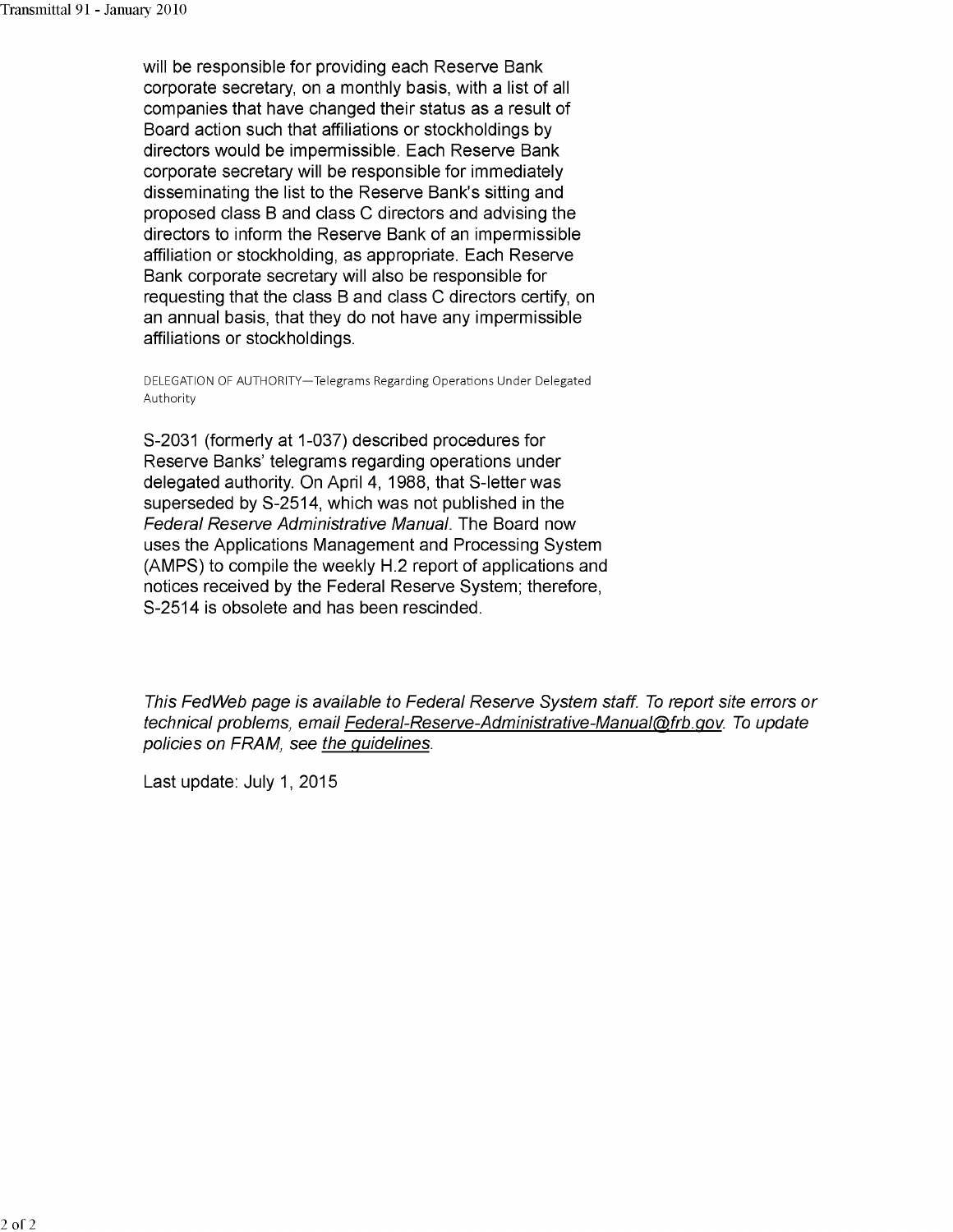$\equiv$ 



# **Transmittal 93 September 2010**

### Nature of Changes

The Board has issued five Federal Reserve System letters (or S-Letters) that either revise or rescind several System policies.

### Personnel

The Board has issued **S-2644,** which revises the System policy on total compensation (2-006) primarily by expanding the definition of total compensation and establishing compensation limits in a partial year of employment; revising variable pay limits and documentation requirements; establishing retention pay limits and eligibility, and revising retention pay frequency and duration, and providing other revisions that ease administrative burden, streamline the policy, and update the policy to reflect current practices.

The Board has issued **S-2645,** which revises the System policy on relocation for new hires and existing Reserve Bank employees (2-050) to require that the administration of relocation benefits be consistent with Section 409A of the Internal Revenue Code; to clarify the timing of agreements to repayment terms, and to confer responsibility and authority to the Subcommittee on Human Resources for the model relocation program (which will be reflected as a standard operating procedure).

### Administration and Support

The Board has issued **S-2646,** which revises the System policy on discretionary expenditures by Federal Reserve Banks (1-017) to update certain provisions related to off-site events and foreign travel and to ensure consistency with other System policies.

The Board has issued **S-2648,** which rescinds FRAM 1-102 (REPORTS-Retention of Examination Reports). S-2648 explains that this policy grants each Reserve Bank the discretion to determine the appropriate retention period for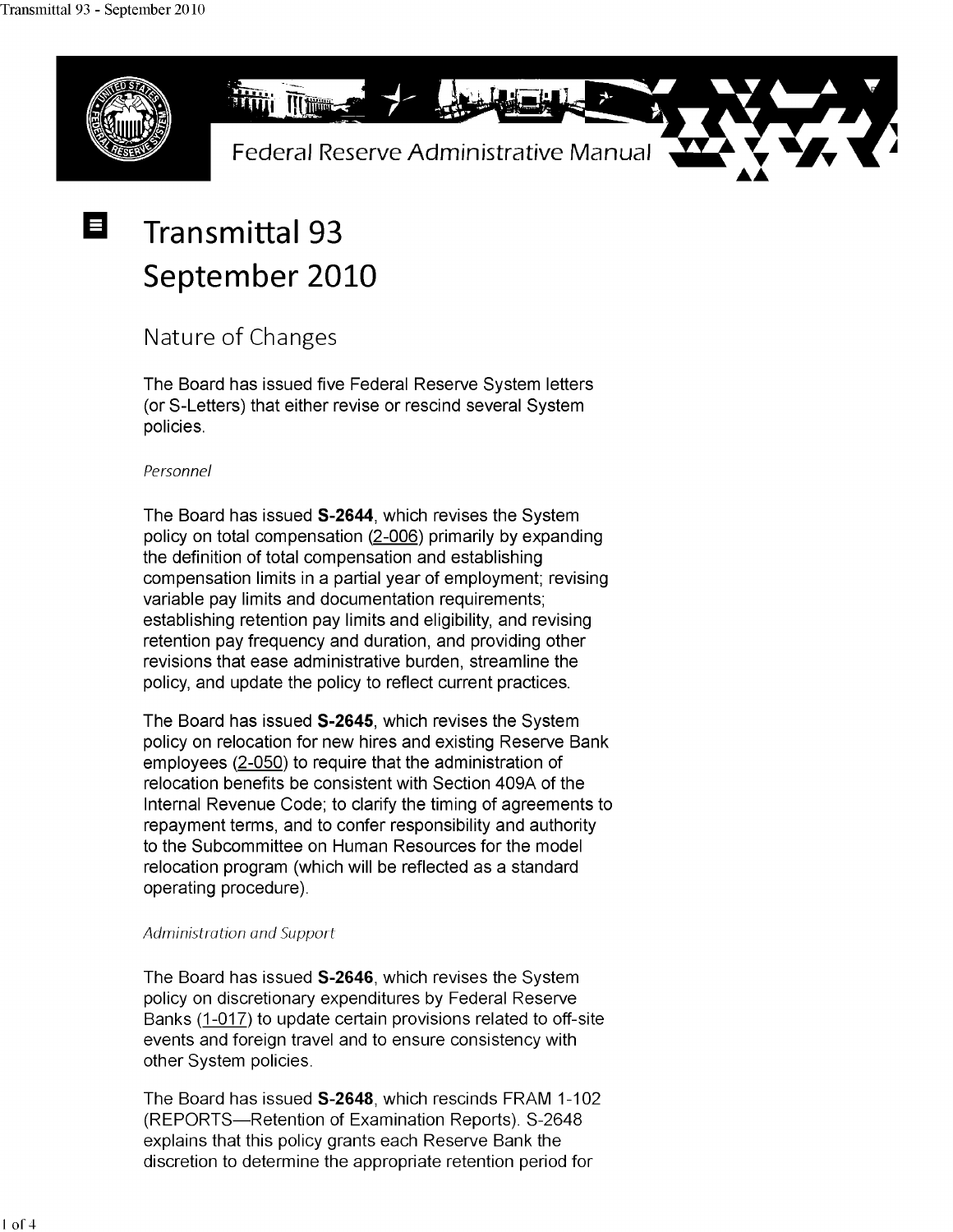reports issued in connection with the Board's annual financial examination of that Reserve Bank. The Board's Division of Reserve Bank Operations and Payment Systems (RBOPS) no longer conducts annual financial examinations, which have been replaced by the annual external audit of the Reserve Banks' financial statements. Although RBOPS continues to issue annual examination reports that cover a broad range of oversight activities, it retains these reports according to Board guidelines and has no specific requirement for their retention by the Reserve Banks. For these reasons, this policy is no longer needed.

#### Financial Services

The Board has issued **S-2647,** which revises the System policy on float reduction (3-013) to remove certain provisions now contained in other System guidelines. Specifically removed are the requirements pertaining to float monitoring and review procedures, all of which are contained in the Retail Product Office's standard operating procedure 3. **S-2648** (noted earlier) also includes five other policies rescissions that either remove obsolete provisions or reflect the inclusion of some provisions in broader policy documents or other guidelines.

- 5-2542/FRAM 3-012 (COLLECTION FUNCTIONS-Debit Availability on Check Deposits). 5-2648 explains that 5-2542 (July 24, 1991) requires that the Board approve cases in which the availability on check deposits by government agencies differs from either the published commercial schedules or a one-day deferred policy. All Reserve Banks follow the published commercial schedules for both paper and electronic government agency deposits, and Board staff is unaware of any request to deviate from these availability guidelines. In April 2009, the Retail Payments Office and the Federal Reserve Bank of Cleveland instructed all government agency depositors to send their paper deposits directly to Cleveland. The letter sent to these depositors indicated that the availability of these deposits will follow the published commercial schedules. (Electronic check deposits from government agencies are also governed by the published commercial schedules.) In addition, because of the consolidation of government agency paper check processing to the Federal Reserve Bank of Cleveland, many government agencies are migrating from depositing with the Federal Reserve to depositing with a local commercial bank. The provisions of 5-2542 are therefore obsolete.
- S-2591/FRAM 3-015 (COLLECTION FUNCTIONS-Payor-Bank Services Trial Period). 5-2648 explains that 5-2591 permits a two-month trial period without charge to depository institutions for certain Reserve Bank legacy "payor-bank" services to allow customers to determine the compatibility of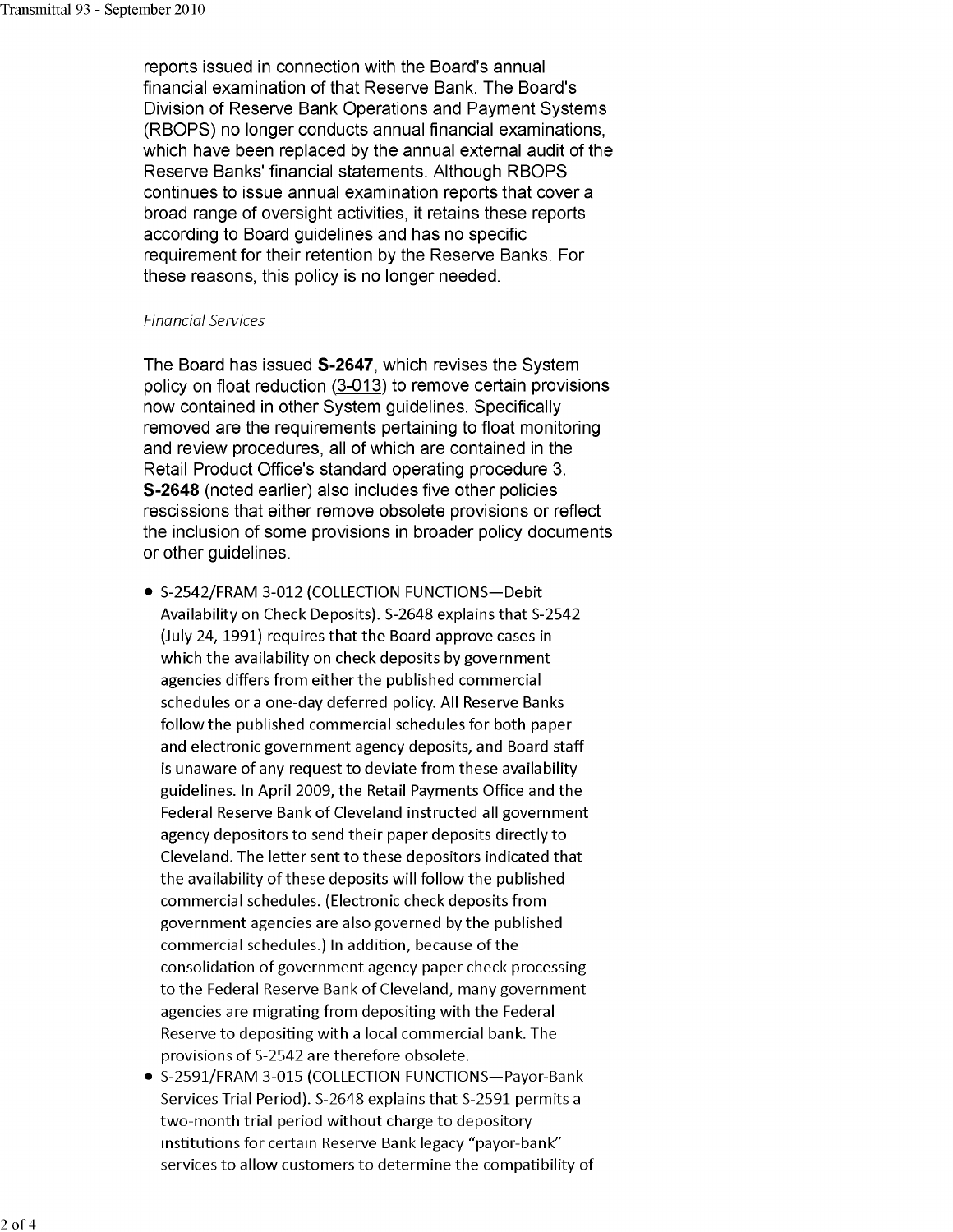- their systems with these services. Effective January 1, 2009, the Reserve Banks no longer offer the legacy payor-bank services referenced in 3-015, as these services have been fully replaced by next-generation Check 21 services. In addition, because the Reserve Banks now require each customer to complete an extensive testing process before using or being charged for any Check 21 services, the trial period associated with the legacy payor-bank services is not necessary for the Check 21 services. 5-2591 is therefore obsolete.
- FRAM 3-030 (CURRENCY AND COIN-Recording Serial Numbers of New Currency Shipped to Commercial Banks). 5-2648 explains that in June 2009, the Custody Control Principles and Procedures (CCPS) manual was revised to include, among other items, the Board's policy related to recording serial numbers of new currency shipped to commercial banks. Although the provision added to the CCPS manual includes significantly streamlined technical detail and explanatory material, the core requirement remains unchanged. In addition, Board policy states that any changes to the CCPS manual are subject to concurrency by the director of the Division of Reserve Bank Operations and Payment Systems; this mechanism ensures that CCPS requirements will remain appropriate over time. For these reasons, FRAM 3-030 is no longer needed.
- X-9584/FRAM 3-036 (FISCAL AGENCY-Necessity of Request from Secretary of Treasury). 5-2648 explains that when X-9584 (May 13, 1936) was issued, the statutory authority for the Banks to act as fiscal agents was not clear in all instances, and this guidance provided assurance that fiscal agency requests would be appropriately authorized. Over the years, several government agencies have received specific independent statutory authority to direct the Reserve Banks to act as fiscal agents; they are also authorized by the Federal Reserve Act (section 15, part 1) to act as fiscal agents when required by the Secretary of the Treasury (or, by subsequent authorization, the Secretary's delegee). The Banks now have established processes to ensure that any new fiscal agency requests are made pursuant to an independent authority or through the Treasury. Most, if not all, new requests for fiscal agency services originate within the Treasury, typically with the commissioners either of the Bureau of the Public Debt or of the Financial Management Service; both of these commissioners have been authorized to make such requests on behalf of the Secretary of the Treasury. For these reasons, the guidance provided in X-9584 is outdated and no longer needed.
- S-2464/FRAM 3-061 (SECURITIES SERVICES-Scope of Permissible Reserve Bank Safekeeping Activities). 5-2648 explains that 5-2464 (May 28, 1982) defines the scope of